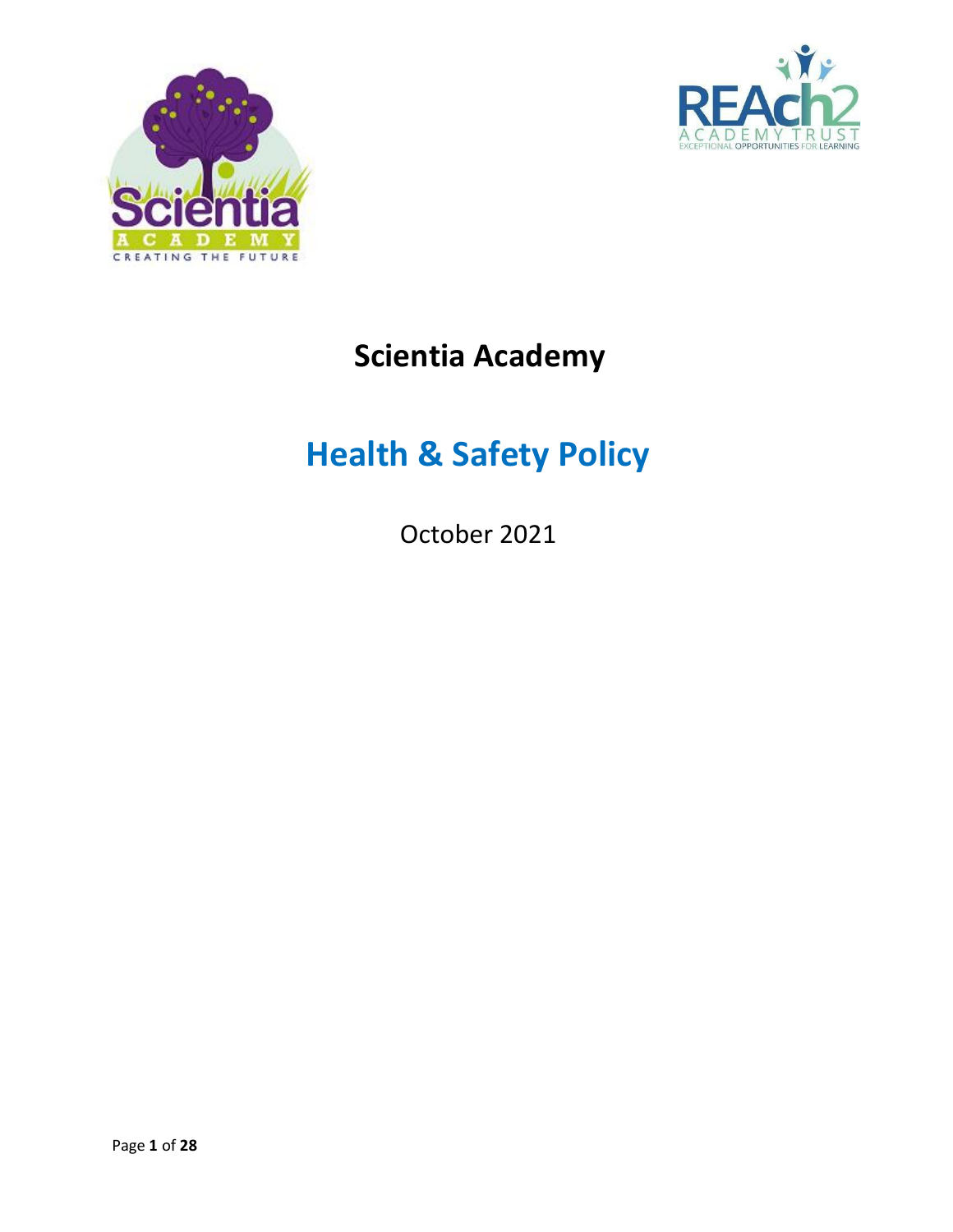| <b>Reference Number</b>                                                                                                                                                                                                                    | <b>Version</b>                        | <b>Status</b>                                                                                                                                                                                                                                                                                                               | <b>Author(s)</b> |                |  |
|--------------------------------------------------------------------------------------------------------------------------------------------------------------------------------------------------------------------------------------------|---------------------------------------|-----------------------------------------------------------------------------------------------------------------------------------------------------------------------------------------------------------------------------------------------------------------------------------------------------------------------------|------------------|----------------|--|
| <b>SA</b>                                                                                                                                                                                                                                  | V <sub>1</sub>                        | draft                                                                                                                                                                                                                                                                                                                       | M Chimenes       |                |  |
| <b>Amendments</b>                                                                                                                                                                                                                          |                                       |                                                                                                                                                                                                                                                                                                                             | <b>Date</b>      | <b>By whom</b> |  |
|                                                                                                                                                                                                                                            |                                       |                                                                                                                                                                                                                                                                                                                             |                  |                |  |
|                                                                                                                                                                                                                                            |                                       |                                                                                                                                                                                                                                                                                                                             |                  |                |  |
|                                                                                                                                                                                                                                            |                                       |                                                                                                                                                                                                                                                                                                                             |                  |                |  |
| <b>Intended Recipients</b>                                                                                                                                                                                                                 |                                       | <b>Group/Persons Consulted:</b>                                                                                                                                                                                                                                                                                             |                  |                |  |
| All School staff<br><b>Local Governing Body</b><br>Parents and guardians                                                                                                                                                                   | $\bullet$<br>٠                        | REAch2 Head of Health, Safety & Wellbeing<br>Deputy Director of Education<br>Head Teacher / School Business Manager<br>Staff representatives<br><b>Union Representatives</b><br>Governing body                                                                                                                              |                  |                |  |
| <b>Monitoring</b><br><b>Arrangements</b><br>and Indicators:                                                                                                                                                                                |                                       | Annually by Local Governing Body                                                                                                                                                                                                                                                                                            |                  |                |  |
| <b>Training/Resource</b><br><b>Implications:</b>                                                                                                                                                                                           |                                       | <b>Refer to Training Matrix</b>                                                                                                                                                                                                                                                                                             |                  |                |  |
| <b>REAch2 Touchstone</b>                                                                                                                                                                                                                   |                                       | Leadership, integrity and responsibility                                                                                                                                                                                                                                                                                    |                  |                |  |
| <b>REAch2 KPI</b>                                                                                                                                                                                                                          |                                       | KPI 4: Wellbeing of staff and children is effectively supported                                                                                                                                                                                                                                                             |                  |                |  |
| <b>Approving Body</b>                                                                                                                                                                                                                      |                                       | <b>Local Governing Body</b>                                                                                                                                                                                                                                                                                                 |                  |                |  |
| <b>Date Approved</b>                                                                                                                                                                                                                       |                                       | To be approved at GB meeting (October)                                                                                                                                                                                                                                                                                      |                  |                |  |
|                                                                                                                                                                                                                                            | <b>Review date</b><br>yearly          |                                                                                                                                                                                                                                                                                                                             |                  |                |  |
| <b>Policy Location</b>                                                                                                                                                                                                                     |                                       | School web site / Intranet                                                                                                                                                                                                                                                                                                  |                  |                |  |
| <b>Summary</b>                                                                                                                                                                                                                             |                                       |                                                                                                                                                                                                                                                                                                                             |                  |                |  |
| This policy supplements the REAch2 Health & Safety Policy, establishing the local school<br>arrangements and responsibilities for managing safety. All staff are to be familiar with this policy and<br>the arrangements contained within. |                                       |                                                                                                                                                                                                                                                                                                                             |                  |                |  |
| <b>Reference Documents</b>                                                                                                                                                                                                                 | $\bullet$<br>٠<br>$\bullet$<br>٠<br>٠ | <b>Risk Assessment Policy</b><br><b>Safeguarding Policy</b><br>Asbestos Management Policy<br><b>Training Matrix</b><br><b>First Aid Policy</b><br><b>Educational Visit and School Trip Policy</b><br><b>H&amp;S Risk Assessment Policy</b><br><b>Student and Volunteer Policy</b><br>Safer Recruitment and Selection Policy |                  |                |  |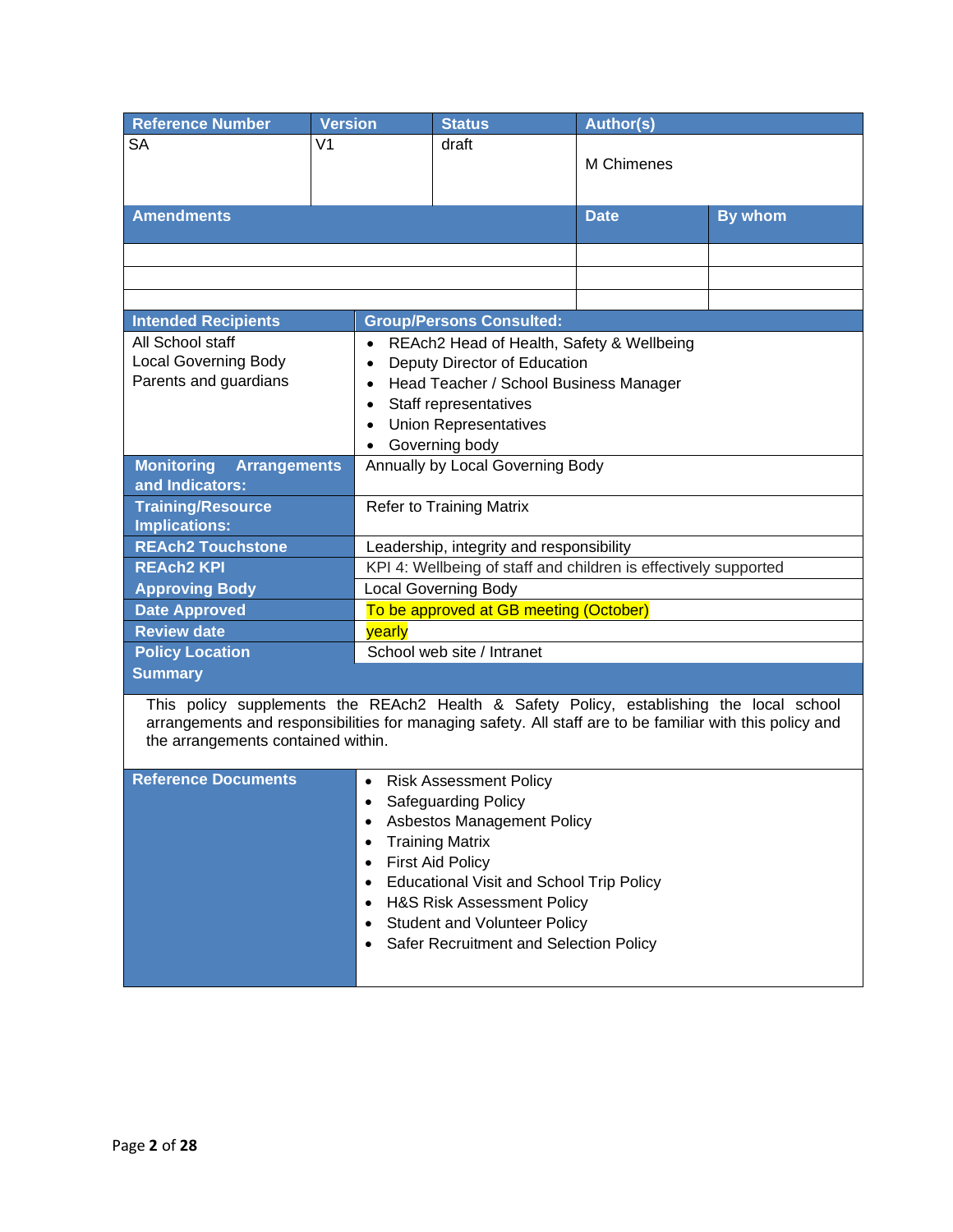## Contents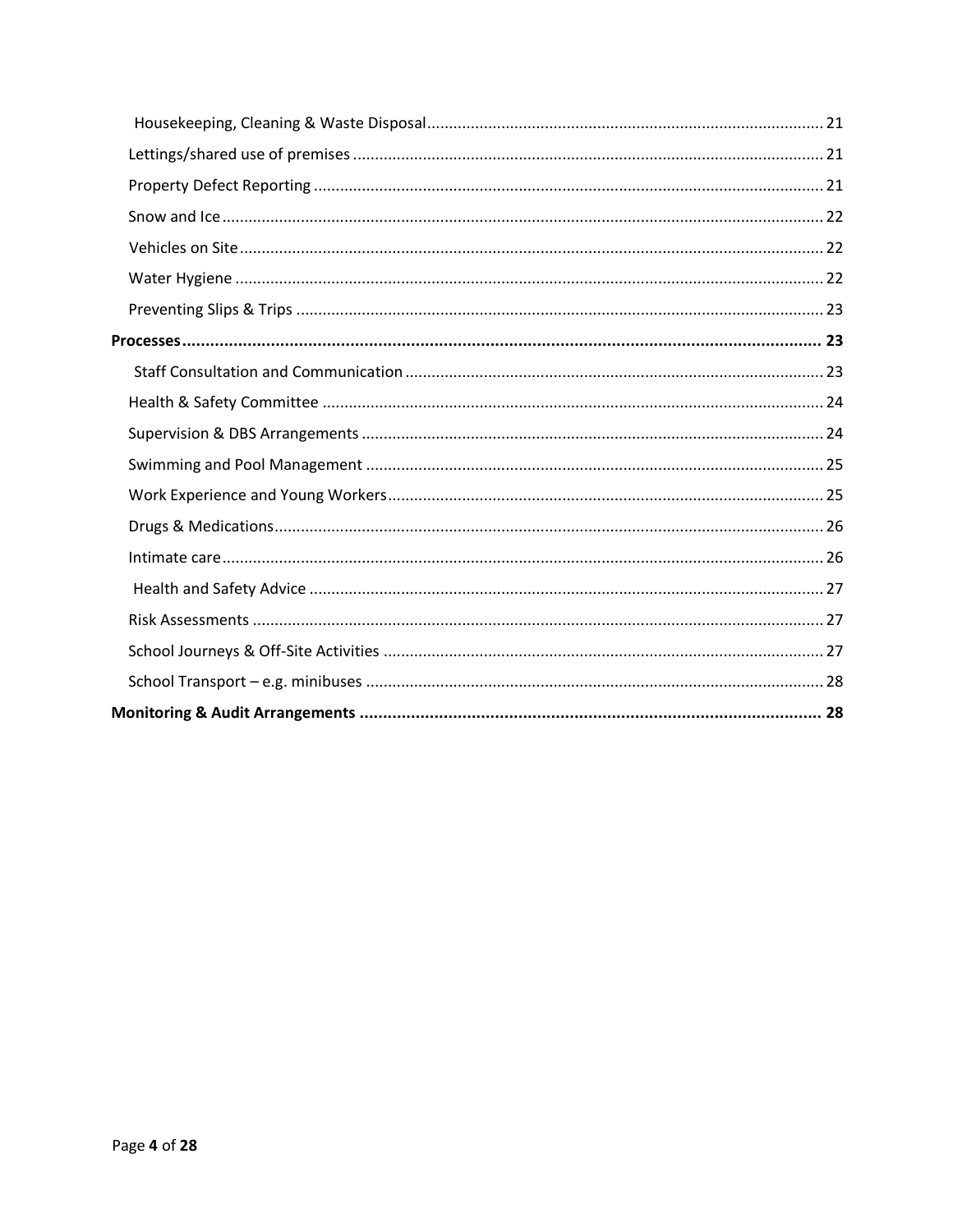### <span id="page-4-0"></span>**Foreword**

The safety of our staff is our priority. We will endeavour to undertake our work, teaching and activities with all due regard for the risk they present, and will ensure that we are committed to the highest levels of safety management. It is my expectation that all staff will read and enshrine the principals set out in this policy in their everyday life at the school.

Staff are encouraged to challenge poor safety behaviours and to make us immediately aware of any issue or deficiency that may potentially harm someone, regardless of how trivial it may seem.



Helen Bye Joanne Bradford Head Teacher **Chair of Governors**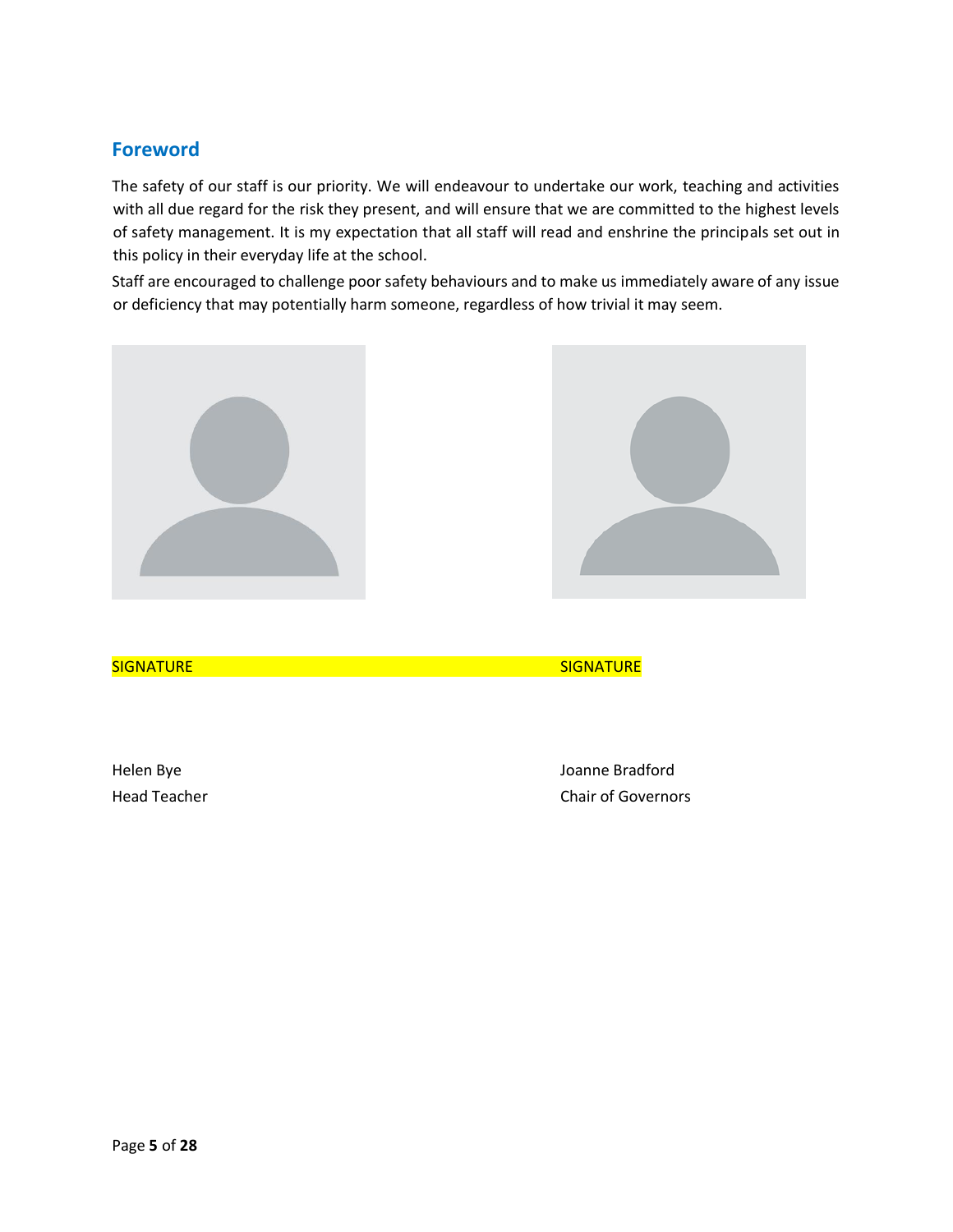## <span id="page-5-0"></span>**Statement of Intent**

This policy statement complements (and should be read in conjunction with) the REAch2 Health & Safety Policy, it records the school's local organisation and arrangements for implementing the health and safety arrangements of the academy.

The requirement to provide a safe and healthy working environment for all employees is acknowledged and the Governing Body and those in control of the school recognise and take responsibility for compliance with the statutory duties under the Health and Safety at Work etc Act 1974.

In compliance with the Health and Safety at Work etc. Act, this school's Governing Body will ensure so far as is reasonably practicable that:

- All places and premises where staff and pupils are required to work and engage in school activities are maintained in a condition which is safe and without risk to health. (This includes the health and safety of persons on school premises or taking part in school activities elsewhere.)
- All plant and equipment is safe to use and that arrangements exist for the safe use, handling and storage of articles and substances at work.
- Appropriate safe systems of work exist and are maintained.
- Sufficient information, instruction, training and supervision is available and provided to ensure that staff and pupils can avoid hazards and contribute in a positive manner towards their own health and safety and others.
- A healthy working environment is maintained including adequate welfare facilities.

In addition to the above the school will ensure so far as is reasonably practicable that the health and safety of non-employees is not adversely affected by its activities.

Employee involvement is an important part of managing safety, and consultation on health and safety with employees and employee representative's forms part of this policy.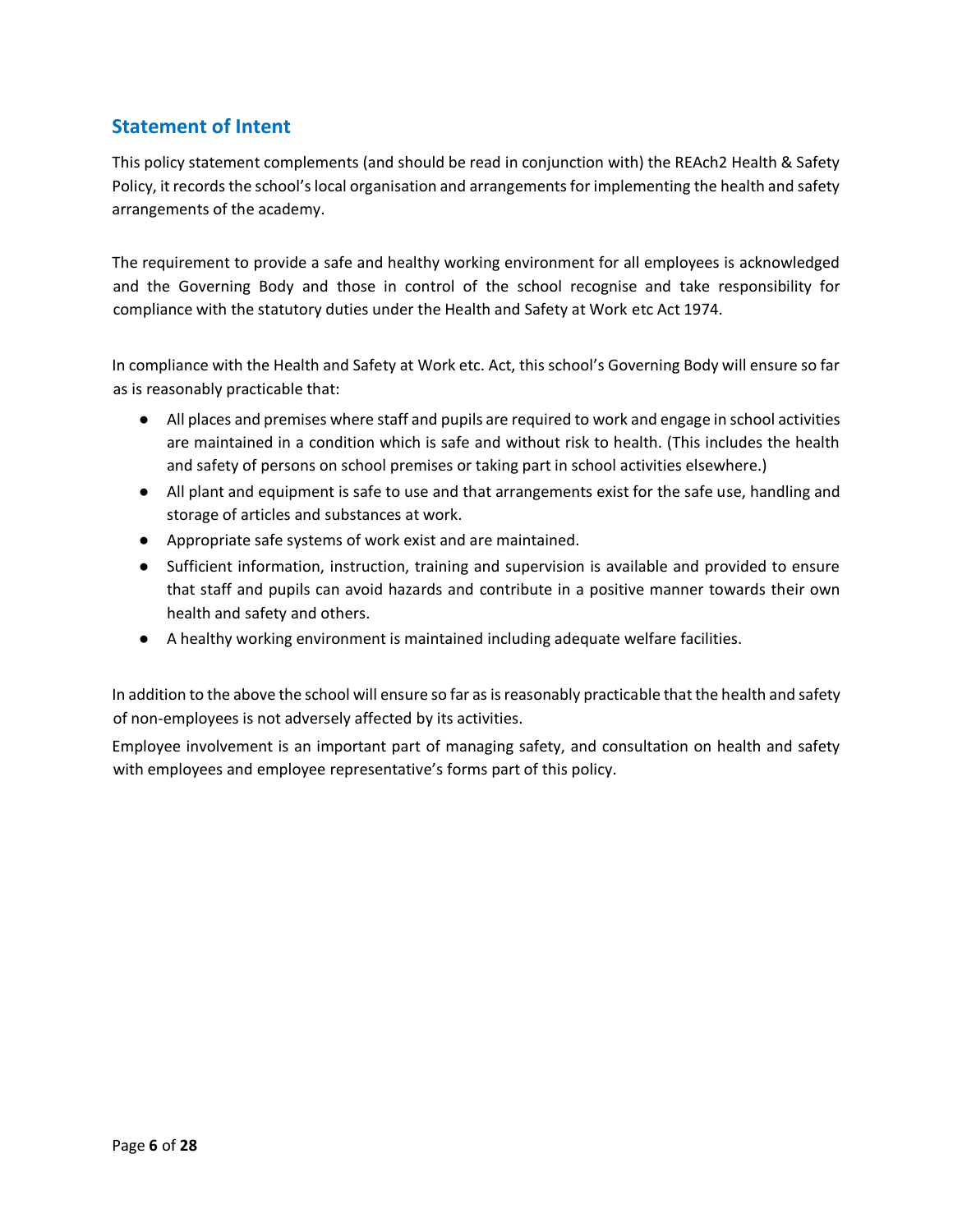## <span id="page-6-0"></span>**Responsibility**

#### <span id="page-6-1"></span>**Local Governing Body**

The Local Governing Body (LGB) will:

- Provide critical oversight of health and safety management arrangements at the school, providing assurance at Trust level on overall school safety performance.
- Ensure that appropriate safeguarding arrangements are in place, including risk of harm to pupils. Including the naming of a dedicated safeguarding lead for the school.
- Preserve, develop, promote and maintain the school's health and safety management system, in partnership with REAch2 Head of Health, Safety & Wellbeing.
- Ensure that health and safety matters are taken into account when organisational decisions are made.
- Receive information to allow the governing body to monitor the effectiveness of this policy and management arrangements
- Ensure that Health & Safety is maintained as a standing item of all Governing Body and school senior level meetings.

#### <span id="page-6-2"></span>**Headteacher**

The Headteacher is responsible for implementing this policy. They will:

- Ensure that the school has a structure in place to manage health and safety, including the delegation of key functions within this policy to suitable competent persons.
- Ensure that all safeguarding requirements are fulfilled for the school, including the delegation of a competent safeguarding lead.
- Provide feedback to the Trust on any issue, deficiency or shortcoming in local health and safety management arrangements.
- Ensure that plans for continuous improvement in health and safety management are developed and reviewed regularly.
- Ensure that all school activities are organised and have sufficient arrangements and resources.
- Provide reports to the governing body on a termly basis to allow the governing body to monitor the effectiveness of the health and safety policy and management arrangements.
- Prepare an emergency evacuation procedure and arrange for periodic practice evacuation drills (at least once a term) to take place and for the results of these to be recorded;
- Make arrangements to draw the attention of all staff employed at the school to its Health & Safety policy and procedures. This should take place during induction and upon any change of role.
- Ensure that all incidents are reported on the Trust's online incident system and that any critical or serious incident is notified immediately to the Trust.
- Ensure that regular safety inspections are undertaken, ensuring that the Trust's online risk management system is appropriately updated and monitored.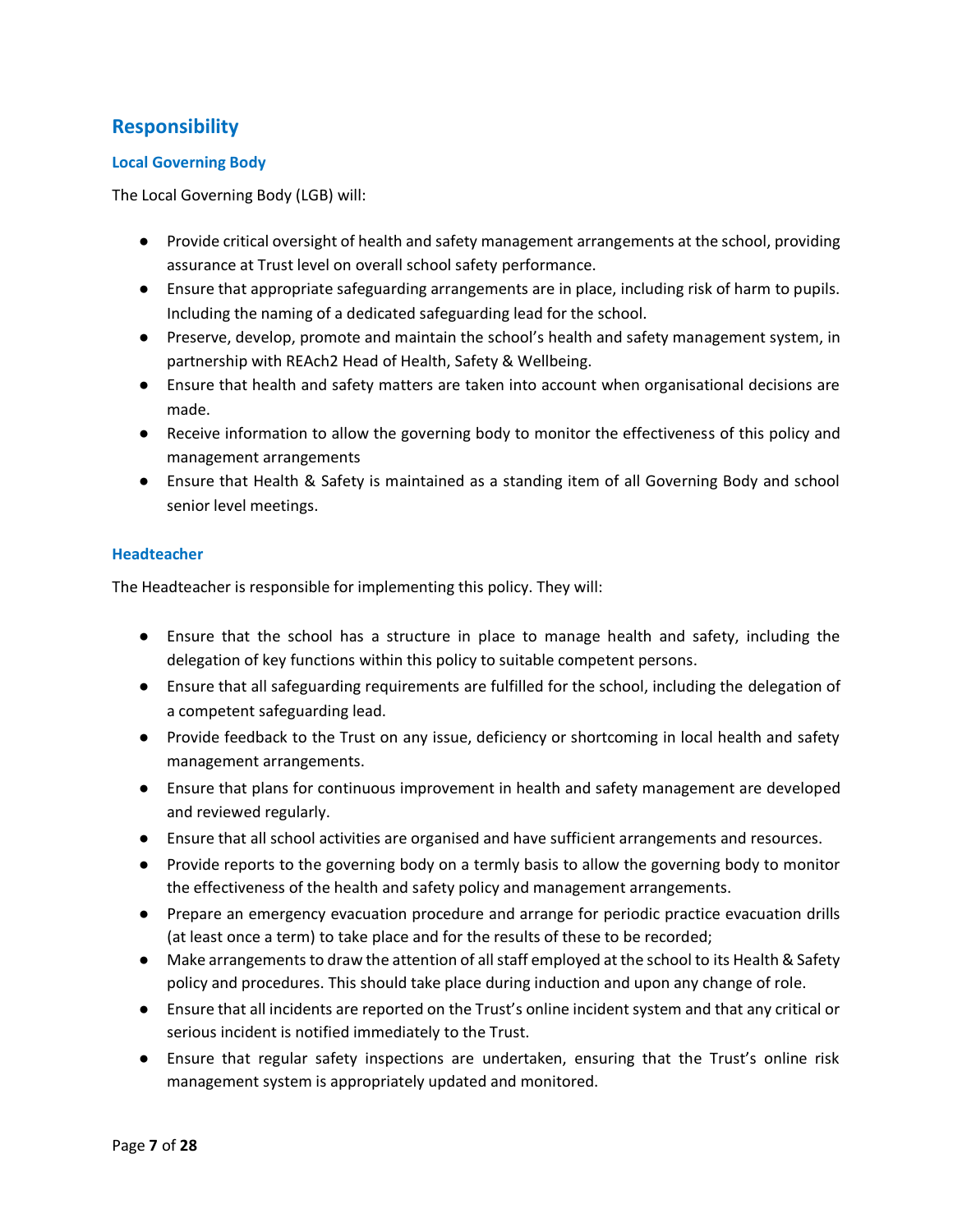- Ensure that appropriate estates safety arrangements are in place, including the monitoring of school equipment and estate safety issues.
- Report to the governing body and REAch2 Estates Team any defect in the state of repair of the buildings or their surrounds which is identified as being unsafe and make such interim arrangements as are reasonable to limit the risk entailed.
- Ensure that suitable arrangements are in place for the monitoring of contractors on site, including arrangements for induction of contractors onto school grounds.
- Must assign responsibilities for Health and Safety within the staff team which include premises manager, health and safety coordinator, educational visits coordinator, first aiders, and site safety maintenance and where necessary appoint competent contractors to advise and ensure all key health and safety and maintenance responsibilities are met.
- Must ensure that those who have been assigned specific responsibilities in school for Health & Safety have been identified, this has been communicated, and adequate training or instruction has been given.
- Ensure that the Trust's Online Risk Assessment system is updated and that suitable and sufficient risk assessments have been conducted for relevant school activities, estates maintenance and curriculum activities.
- Consult with staff as necessary on matters of health and safety which may affect them at work and receive health and safety reports from Health and Safety Representatives, responding as necessary.

#### <span id="page-7-0"></span>**Premises Manager**

Their responsibilities are:

- To maintain an understanding of the Trust's health and safety policy arrangements, and an awareness of relevant premises-related health and safety legislation, issues and procedures and operating within these requirements;
- To control contractors working on the premises, and ensure that hazard information has been exchanged and suitable risk control measures implemented;
- Ensuring adequate security arrangements are maintained;
- Ensuring the general cleanliness of the premises and that adequate welfare facilities are provided;
- Arranging for regular inspection of the areas of the premises for which they are responsible to monitor that workplace health and safety standards are in effective working order and that a safe means of access and egress is maintained;
- Ensuring that adequate fire safety arrangements and emergency procedures are implemented and maintained;
- Ensuring that plant and equipment is adequately maintained;
- Arranging for the regular testing and maintenance of electrical equipment;
- Maintaining records of plant and equipment maintenance;
- Ensuring that all estate-related hazards are adequately identified, assessed and suitable and sufficient control measures implemented and monitored;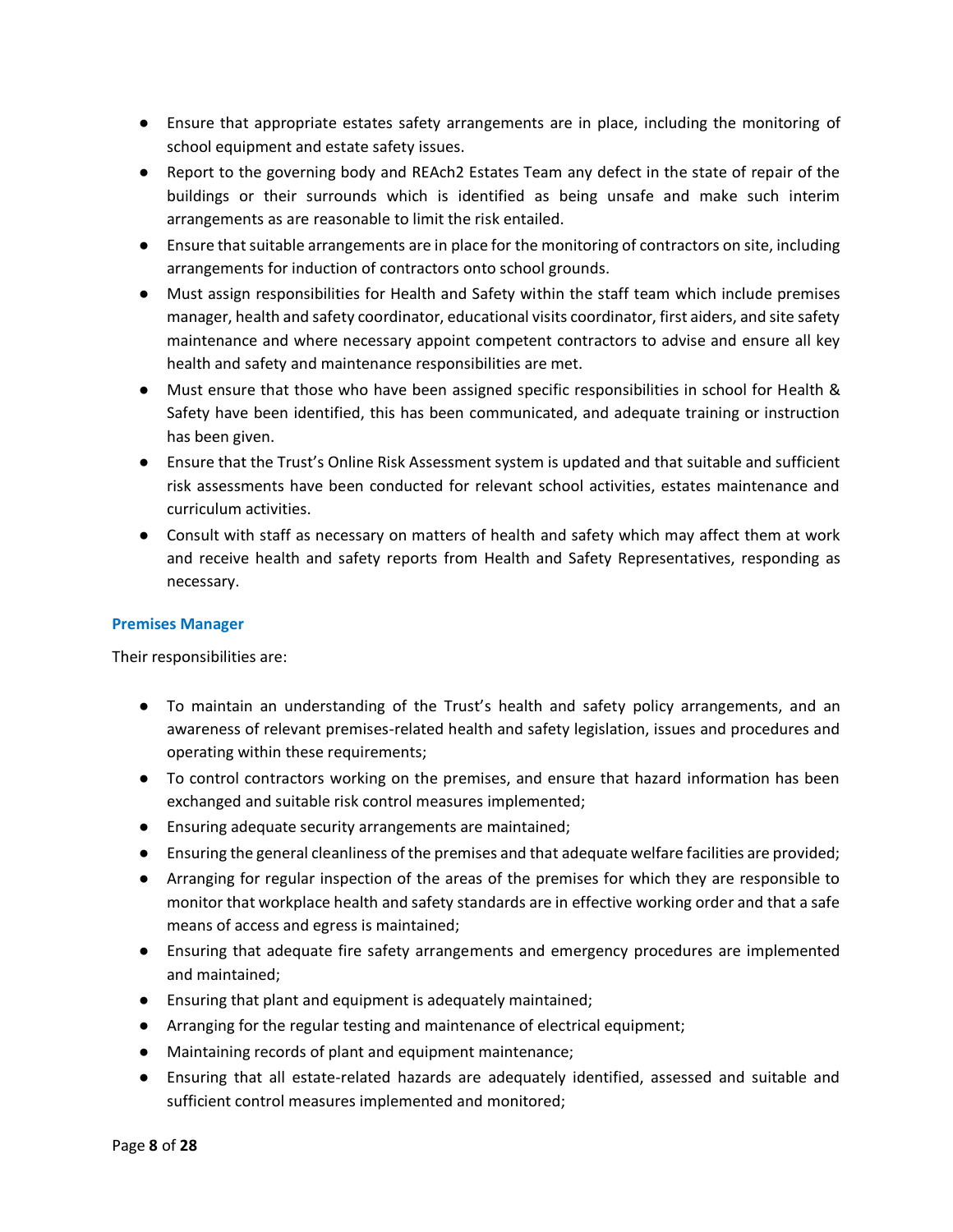- Undertaking thorough investigation of all premises-related accidents/incidents;
- Ensuring the adequate provision of health and safety notices and warning signs are prominently displayed and comply with the Health and Safety (Safety Signs and Signals) Regulations.

#### <span id="page-8-0"></span>**All School Staff**

Staff must be aware that they are obliged to take care of their own safety and health whilst at work along with that of others who may be affected by their actions. All employees, volunteers and helpers are advised to:

- Ensure that all safety guidance and training provided is followed;
- Attend and undertake necessary training provided by the Trust within the timeframe specified;
- Never act or do anything that may put yourself in danger or endanger others;
- Report immediately to any senior staff member any act, condition or process that you feel may, or has the potential to cause harm or loss;
- Never interfere with any safety provision, such as barriers, interlocks or signs;
- Report any dangerous act undertaken by a colleague, contractor or visitor immediately to a senior staff member of safety representative;
- Take responsibility for your visitors, ensuring that they are provided necessary safety information, as well as relevant safeguarding information.

#### <span id="page-8-1"></span>**Pupils & Parents**

Pupils of the school are considered, under this policy and HSE guidance, as visitors. As such we will manage the school and our activities to account for their age and limited experience. However, it is our expectation that pupils and parents will:

- Observe all the safety rules of the school and in particular the instructions of the teaching staff in the event of an emergency;
- Use and not wilfully misuse, neglect or interfere with safety systems, barriers or anything provided to ensure the safety of others;
- Inform any member of staff of any situation which may affect their safety or the safety of others;
- Ensure that pupils are provided with suitable clothing for school, including provision of suitable sun (UV) protection;
- Report to the school any medical condition, injury or condition that may impact on their child's safety whilst at school, and to provide such information as is necessary for the school to assess the risk of its activities and tasks.

#### <span id="page-8-2"></span>**Visitors and Contractors**

All visitors and contractors to the school are advised to: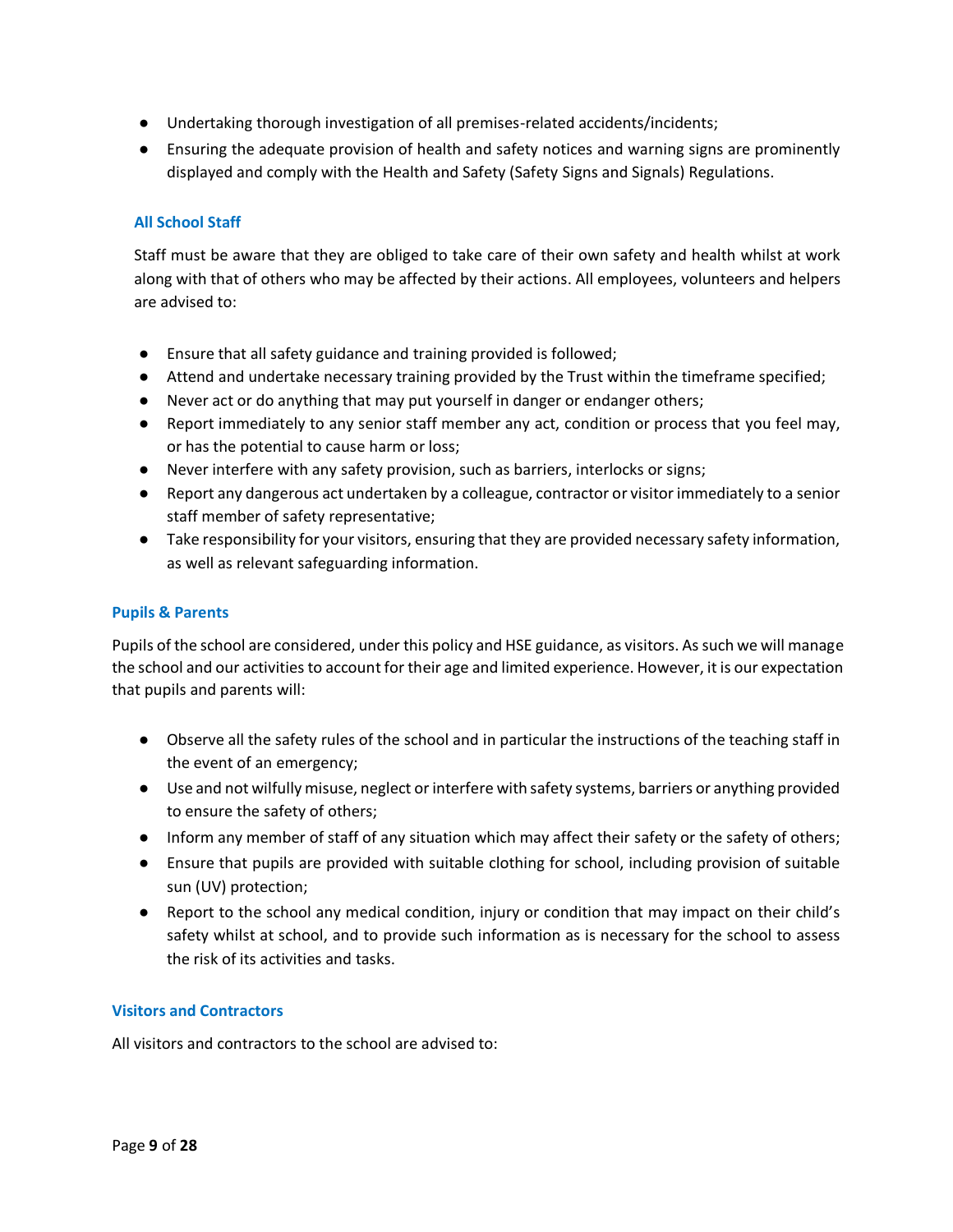- Observe all the safety rules of the school and in particular the instructions of the teaching staff in the event of an emergency;
- Use and not wilfully misuse, neglect or interfere with safety systems, barriers or anything provided to ensure the safety of others;
- Ensure that, where required, risk assessments and details of works are provided to the school and approved;
- Never to park in a way that may increase the risk to others, block an escape route or present a security risk;
- Observe the safeguarding rules and guidance when on site and report anything you believe to be inappropriate or in breach of the safeguarding principals to the school's dedicated safeguarding lead or reception staff;
- Always wear identify passes provided to you through the course of your visit.

#### <span id="page-9-0"></span>**Arrangements**

The following procedures and arrangements have been established within the school to eliminate or reduce health and safety risks to an acceptable level and to comply with relevant legal requirements. Arrangements are categorised into People, Places and Processes.

**People:** Our arrangements to ensure the safety of our staff and their activities.

- **Places:** How we will ensure the safety of our school premises.
- **Processes:** Our procedures and polices put in place to ensure effective management of the school.

#### <span id="page-9-1"></span>**People**

#### <span id="page-9-2"></span>**Accident Reporting, Recording & Investigation**

If an accident occurs, it must be reported in detail to allow investigation and follow up. All incident, near miss, violence and aggression, including acts of bullying can be reported on the Trust's online risk management systems (Parago). All schools will as a minimum have one staff member trained to input data to the system. Details of who incidents can be reported to will be provided during staff induction and are on display in the staff room and medical rooms.

It is the school's expectation that all incidents will be investigated, to ensure that the root causation is identified and appropriate action undertaken. For serious incidents, and for all RIDDOR reportable incidents, the Trust's Head of Health, Safety & Wellbeing will be notified and if required, an independent investigation undertaken. All staff are advised to provide the required support for any investigation.

The school will review all reported accidents termly to identify trends and issues, this will be supplemented by the Head of Health, Safety & Wellbeing who will undertake Trust-wide reviews, offering the school appropriate feedback on emerging trends and issues.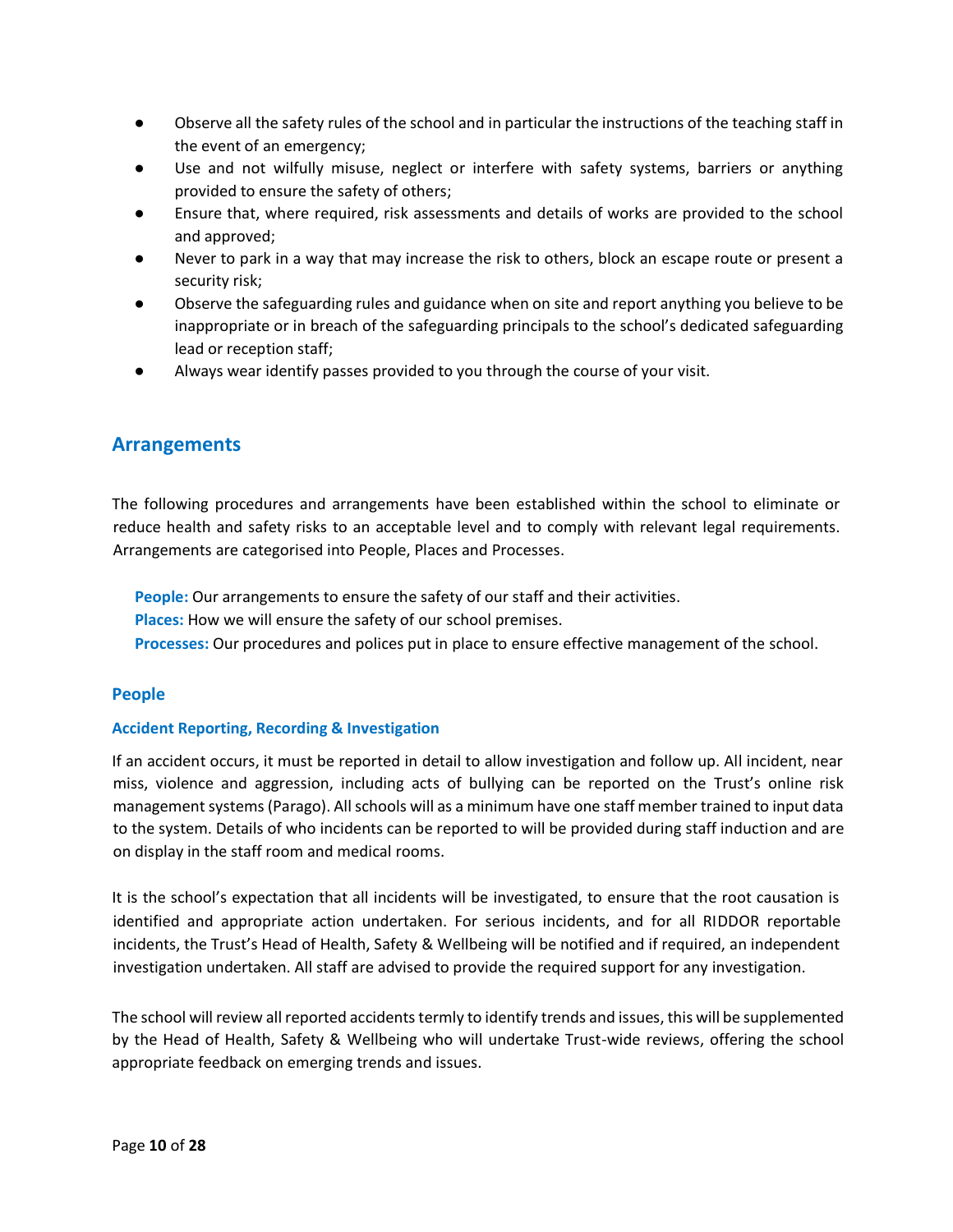Staff must ensure that all accidents are reported immediately (within 4 hours) to their line manager or an appropriate member of senior management staff.

#### <span id="page-10-0"></span>**First Aid**

The school has assessed its first aid needs and staff have been trained in the provision of first aid / Emergency First Aid. A copy of the first aid needs risk assessment will be available from the Business Manager and will be reviewed annually and approved by the Governing Body.

Medical supplies are held in the medical room and there are first aid bags for use in the playground and on educational visits. Full First Aiders at Work are responsible for checking boxes on a monthly basis and the office staff will order as required.

If the emergency services are required, the first aider will contact the Headteacher or a member of the Senior Leadership Team who will advise the office to contact the emergency services. The Headteacher or an appropriate member of the Senior Leadership Team or teaching staff would act as loco parentis and accompany the child to hospital.

First Aid training is recorded in a central record and is updated regularly and monitored to ensure that refresher training is undertaken when required. A list of First Aiders is displayed on each floor and in the staff room of the school detailing the name and location of the first aiders.

#### <span id="page-10-1"></span>**Occupational Health Support**

The Business Manager will make referral to Occupational Health as required. This service is provided by Medigold.

#### <span id="page-10-2"></span>**Working at Height**

- Staff are prohibited from standing on chairs, tables etc. to carry out work on displays etc. The Site Manager has steps and access equipment which are regularly inspected and can provide assistance where needed.
- Any staff member required to use access equipment must have appropriate training in the use and maintenance of this equipment by a competent provider. To support staff e-Learning in safe work at height is available and will form the basis for any new staff induction.
- Where necessary external contractors will be used for high level cleaning and maintenance requirements.

#### <span id="page-10-3"></span>**Handling & Lifting**

It is probable that all staff will undertake some form of manual handing at work, to varying degrees. The school will: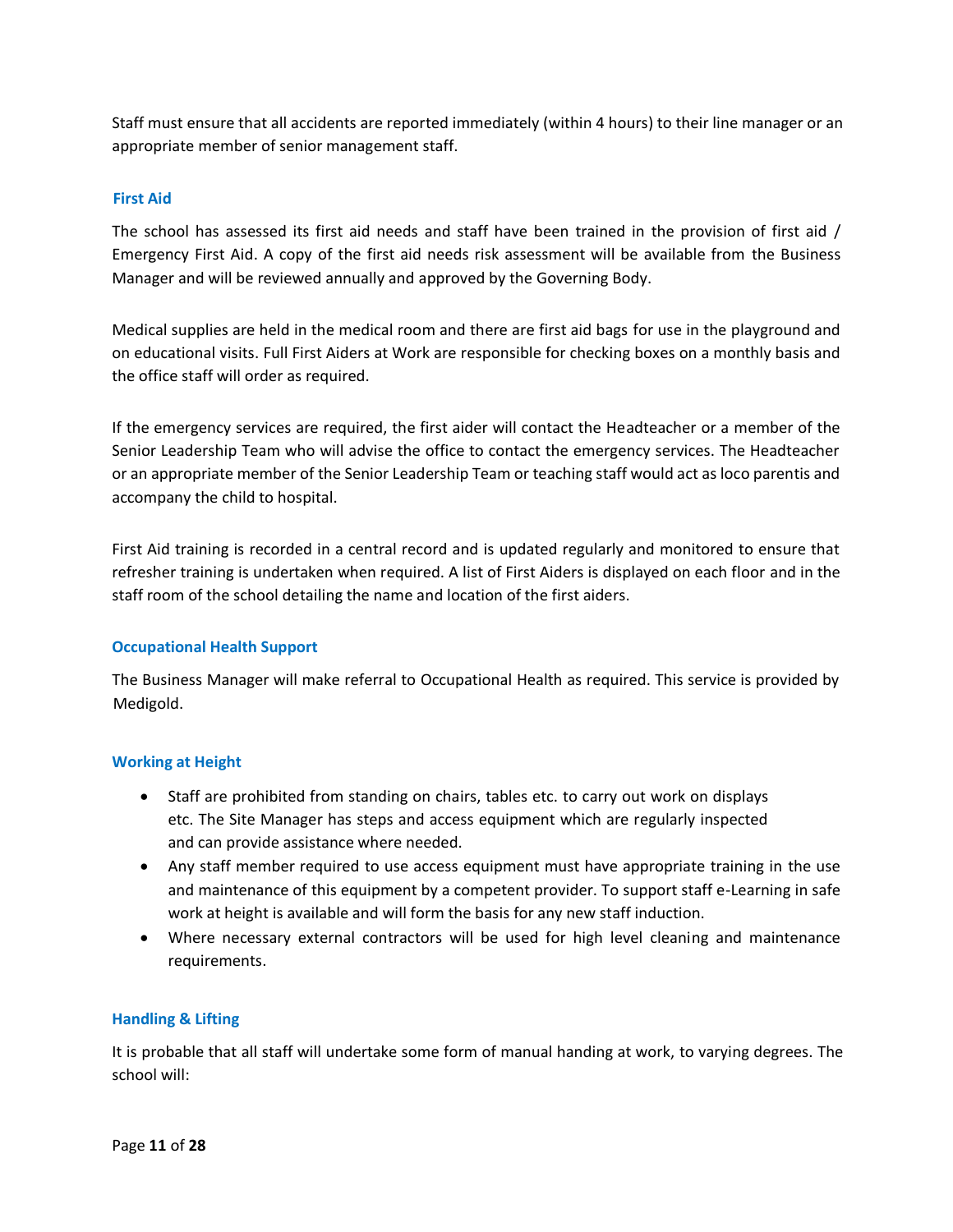- **Provide Manual Handing e-Learning training to all school staff.**
- Where any significant handling task is identified steps will be taken to avoid, assess and reduce the load concerned, taking into account individual capabilities and skills. The need for manual handling training of inanimate objects and for people moving will be identified and provided as it emerges.
- Ensure that risk assessments are undertaken for manual handling tasks conducted by staff.
- Require suppliers to deliver to point of use where possible.
- Passenger lift and trolleys are available to aid the movement of equipment, stationery through the school.
- Staff are requested to notify their line manager of any injury, illness or medication that may affect their ability to perform manual handling tasks.
- All staff must use equipment provided for manual handling tasks, including trolleys and supports.
- It is the school expectation that people lifting and handling will not be expected. Any staff who is required to undertake people handling as part of any care and support work will be provided specific training and support.

#### <span id="page-11-0"></span>**Jewellery & Clothing**

There is no specific legislation that governs the wearing of school uniforms and jewellery. The school will ensure it meets the guidance offered by *'School uniform guidance for governing bodies, school leaders, school staff and local authorities September 2013'*. The school will manage a dedicated policy on the management of school uniform, which will be agreed by the governing body and subject to annual review.

It is expected that where the wearing of jewellery may present a risk, such as during sports and PE activities, it will be removed.

The school cannot be liable for lost jewellery; staff and parents are reminded that they must ensure all valuable items are kept secure.

#### <span id="page-11-1"></span>**Lone Working**

A lone worker is an individual who spends some or all of their working hours working alone without direct supervision. This may occur during normal working hours at an isolated location within the normal workplace or when working outside normal business hours. Staff may also be considered to be lone workers if the nature of their work places them in isolation from others, either in or outside of core hours where the nature of the work may lead to injury.

- Core school hours are considered to be 7:30am 5pm
- No lone working will be permitted after 8pm.

No staff member should work alone outside of the core hours unless they have the permission of the Headteacher or a member of the SLT. Individuals must ensure that they have informed a responsible adult that they are working alone in the school and carry a mobile phone with them at all times.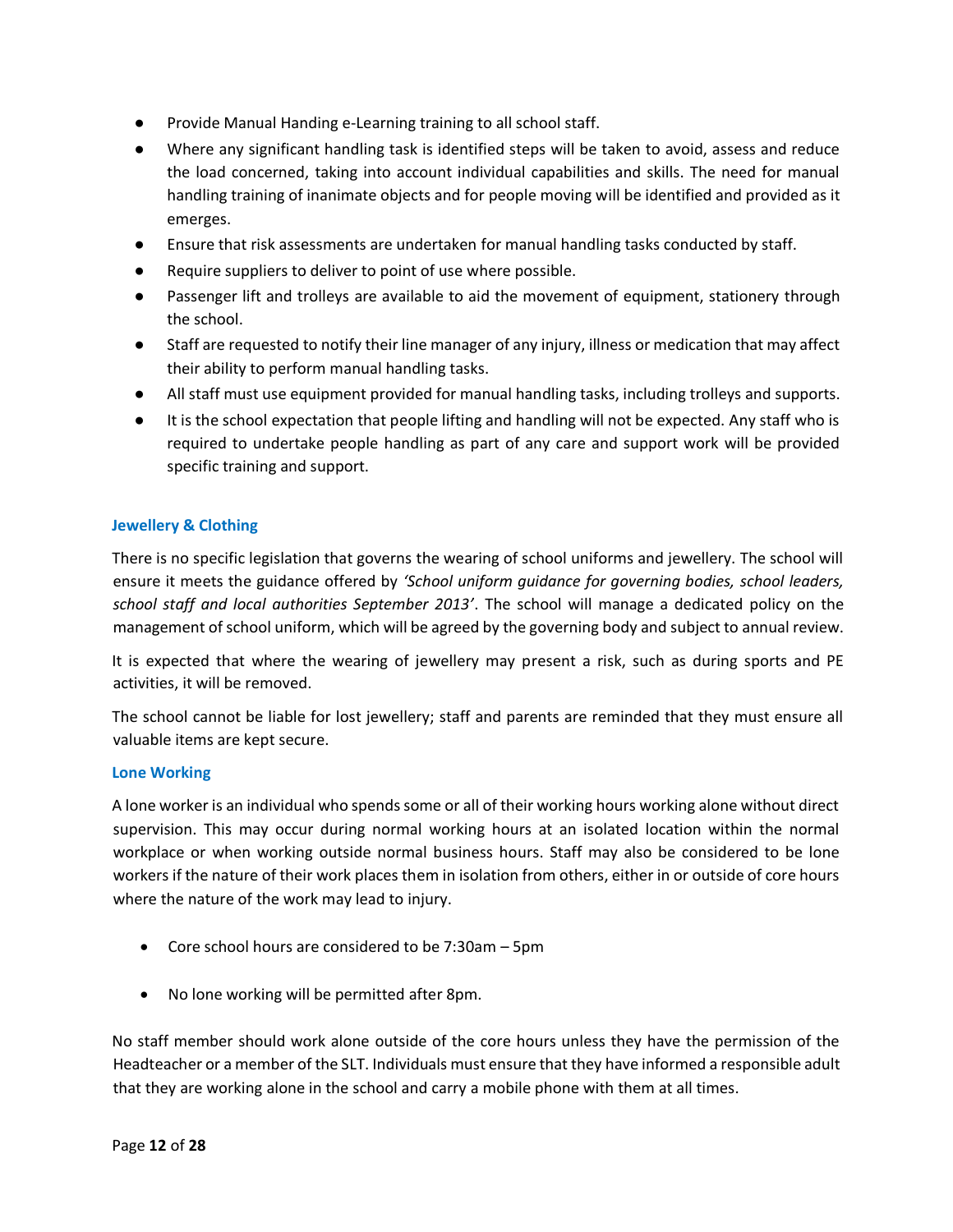All lone working activities will be risk assessed. Our risk assessments will cover all work currently undertaken alone (or proposed to be), where the risk may be increased by the work activity itself, or by the lack of on-hand support should something go wrong. Once all job roles involving lone working have been identified, the following factors will be considered:

- Risk of violence All jobs involving an element of lone working will be assessed for any risk of verbal threats, or violence. The priority will be those involving face-to-face dealings with members of the public and/or cash handling.
- Plant and equipment Plant and equipment used by lone workers will be assessed to ensure that it is suitable for use by one person.
- Work at height Working at height will NOT be undertaken when working alone.
- Chemicals Any existing, or planned use of chemicals will be considered with regards to their suitability for use by those working alone.
- Access and egress Some lone working may require access to locations that are difficult to access or exit. Assessments will consider whether these tasks are suitable to be carried out by one person.
- Staff must not arrange meetings with parents or members of the public when lone working. All meetings must be arranged during school occupancy times or when there is more than one informed member of staff on site for the duration of the meeting.
- Staff are required not to handle cash when lone working.
- Late meetings must finish promptly and not leave one member of staff alone on site.
- Staff must not approach, or let into the buildings, unauthorised persons when lone working.

#### **Personal Protective Equipment (PPE)**

The need for personal protective equipment will be identified by risk assessment for tasks and processes. Where the need is identified, for instance, for protective clothing, this will be provided free of charge by the employer. It is the responsibility of staff and helpers to ensure they wear and use all PPE as directed. Any defect, damage or other issue that renders the PPE not effective must be reported immediately to the line manager.

#### <span id="page-12-0"></span>**Smoking**

The school is a non-smoking site and will do its upmost to support staff to quit smoking. No smoking is allowed:

- On any part of the premises.
- In any school owned vehicle.
- In a personal vehicle whist transporting any staff for students.
- In any location where it poses any nuisance to others, such as near other premises.
- All smoking debris must be safety disposed of and not left on the floor.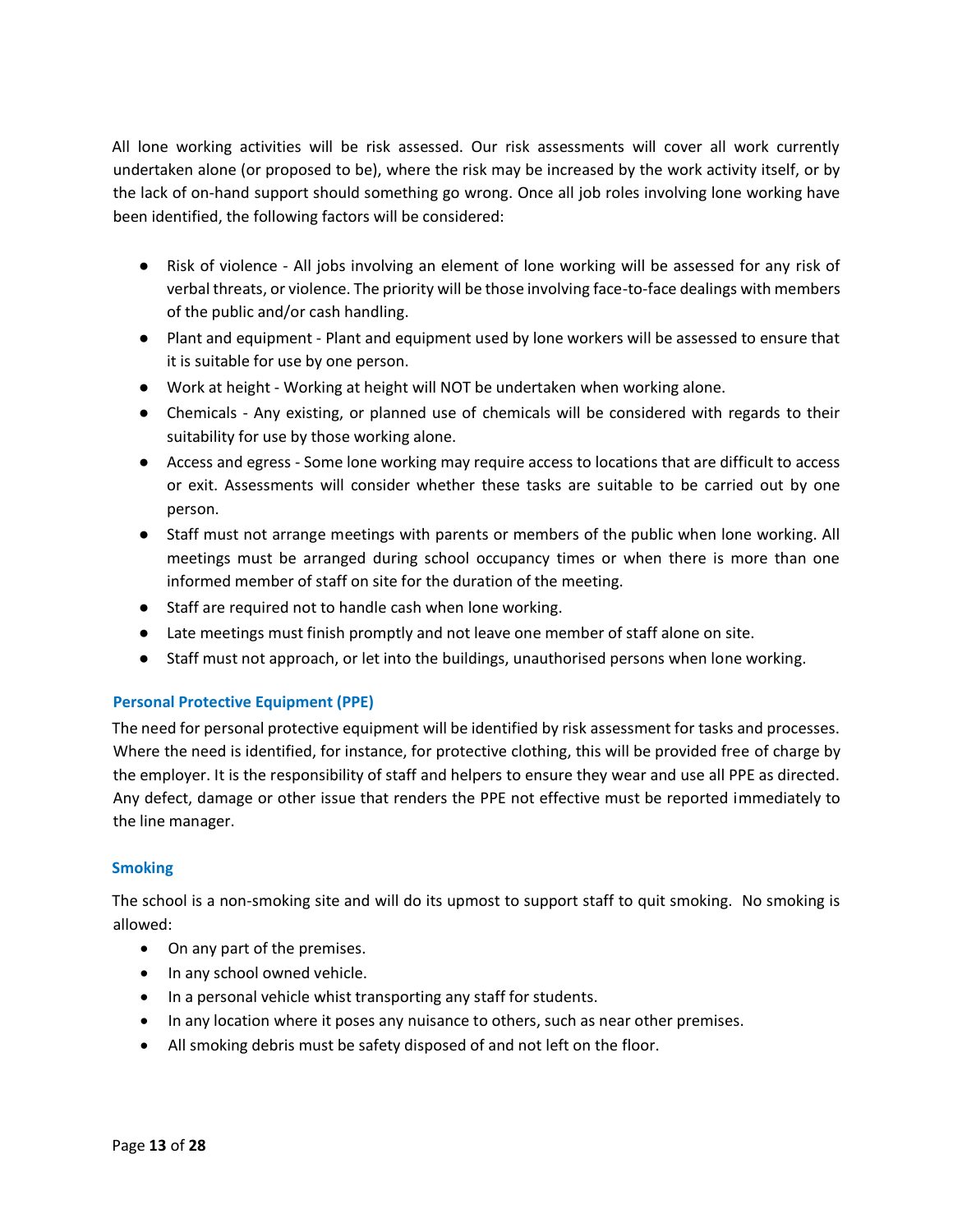- All external areas utilised by the school in the event of an emergency will be deemed as a workplace, as such no smoking is permitted around any students whilst outside of the school property.
- The Headteacher, on agreement, will support staff with time for smoking cessations sessions.

#### <span id="page-13-0"></span>**Stress and staff wellbeing**

- Schools are dynamic and changing environments, with fluctuating pressures. The school leadership team acknowledge that within the changing environment staff need support, and will ensure that pressures are reasonably managed.
- Staff are encouraged to identify and areas of concern that are affecting their mental or physical wellbeing at an early stage to allow for appropriate support to be planned.
- Individual risk assessments will be developed by line managers with staff who may become more vulnerable through pregnancy, disability or ill health including mental ill health. Where necessary, staff will be referred for Occupational Health support.
- Staff may self-refer to the Trust Employee Assistance Programme. These self-referrals are strictly confidential and managers will not be notified or receive reports.
- The school will undertake a risk assessment in line with the HSE's Stress Management Standards, and will ensure that it has in place procedures for managing work load and competence.

#### <span id="page-13-1"></span>**Training and Development**

- New staff will receive a health and safety induction which will be recorded. The training will cover all critical aspects of safety on site, including;
	- o Responsibilities for safety
	- o Fire safety arrangements
	- o Reporting incidents
	- o Safety handling and lifting
	- o Working at height
	- o Reporting safety concerns
	- o Policy induction
	- o Asbestos management
	- o Safeguarding
	- o Security and lockdown
- The school has access to a range of e-Learning courses to fulfil part of the induction requirement. New starters will be provided with log in details to enable them to complete their assigned elearning courses.
- The school will maintain a training matrix, establishing minimum levels of training based on job role type. All staff at induction and through their appraisal will be expected to provide evidence that all necessary training has been undertaken.
- The Headteacher is responsible for ensuring that all staff have undertaken mandatory training identified in the training matrix and by the Trust.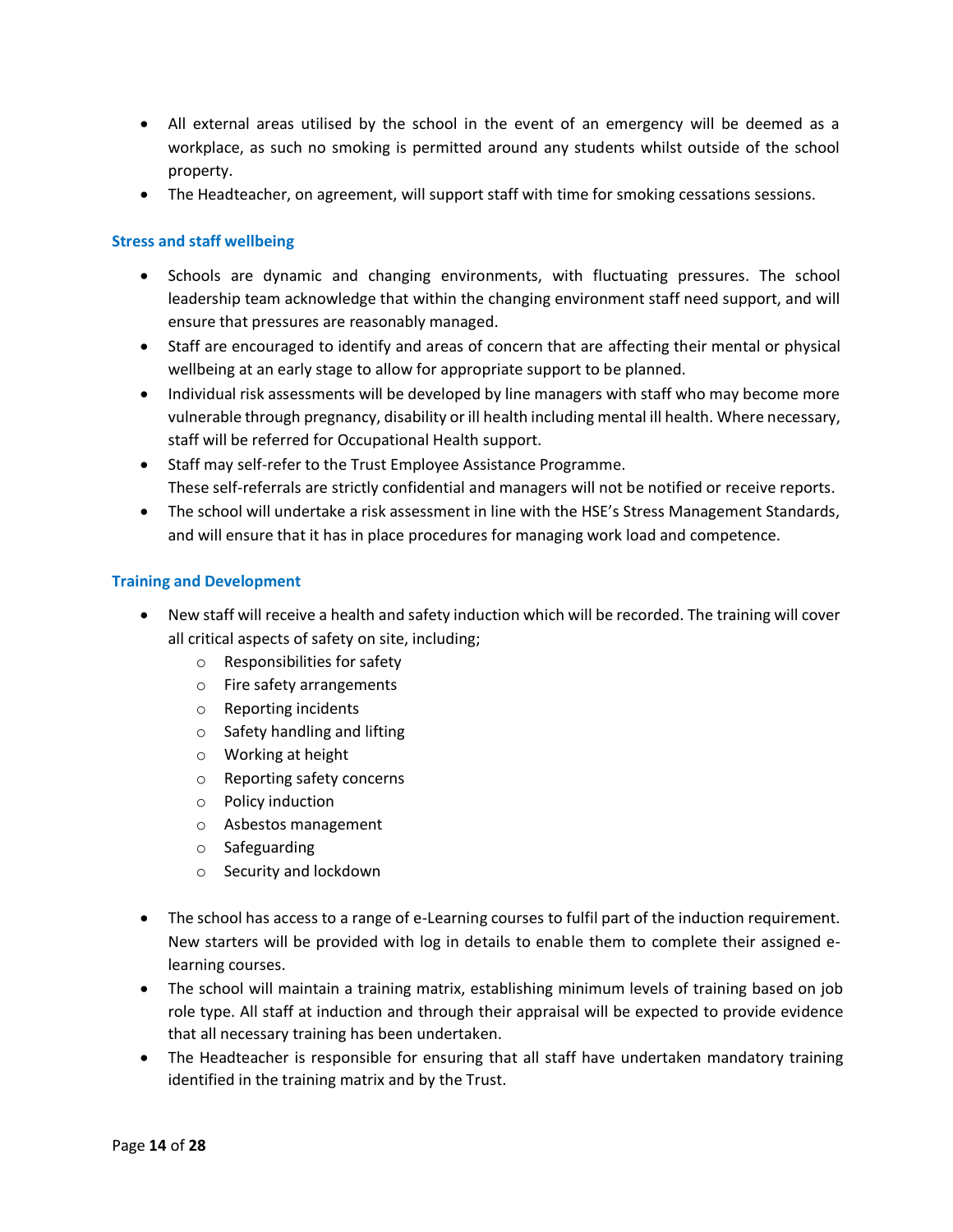• All staff are responsible for ensuring that where training is provided, that it is undertaken and the principles adhered to.

#### <span id="page-14-0"></span>**Display Screen Equipment and Home Working**

Staff who are regular users of computers, tablets, laptops etc (continuous use for more than an hour a day or as a habitual part of their job) are required to undertake an online e-Learning training course and self-assessment. Where staff are required to undertake work from home, on a regular or semi-regular basis, a Home Worker Self-Assessment will be required.

The school will have a nominated DSE lead, who will review all completed assessments and follow up on any defect, issue or support request arising from the self-evaluation. All staff must inform their line manager should the assessment no longer be valid, and as a minimum reviewed on a two-year rolling basis.

Guidance on good ergonomic posture is available to staff and eye tests will be paid for by the school every two years. Where the test results in the need for corrective appliances solely for VDU use the school will contribute to the cost of basic corrective appliances.

Where equipment is identified for the purpose of home working, the school will agree funding on a case by case basis.

Staff who are classified as Home Workers, either on an ad hoc or contracted basis, will be required to complete a Home Workers safety assessment. The DSE Lead or designated line manager will be responsible for reviewing and approving the home worker assessment and will, where identified, rectify any identified issues.

#### <span id="page-14-1"></span>**Sun Safety & Hydration**

To ensure that children and staff are protected from skin damage by the harmful ultra-violet rays in sunlight and maintain a healthy level of hydration we will:

- Educate children throughout the curriculum about the causes of skin cancer and how to protect their skin;
- Encourage children to wear clothes that provide good sun protection;
- Hold outdoor activities in areas of shade whenever possible, and encourage children to use shady areas during breaks, lunch time, sports and trips;
- Sunbathing is strongly discouraged;
- Work towards increasing the provision of adequate shade for everybody;
- Encourage staff and parents to act as good role models by practising sun safety;
- Regularly remind children, staff and parents about sun safety through newsletters, posters, meetings and activities for pupils;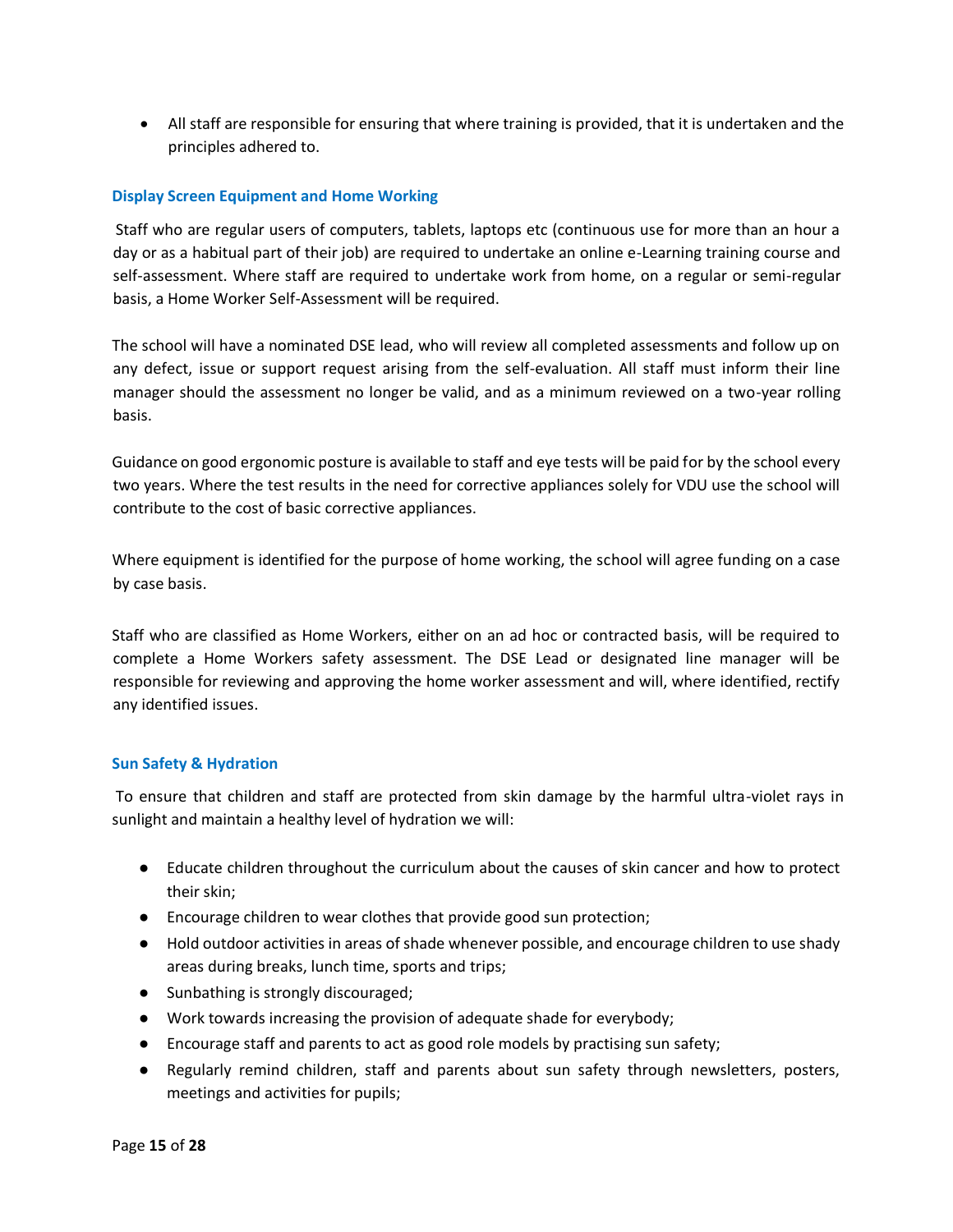- Invite relevant professionals into school to advise the school on sun safety;
- Request that parents / guardians provide adequate sun protection;
- Where outdoor activities are planned, such as sports events, a dynamic assessment will be taken to ensure that children are not exposed to unreasonable sun exposure;
- Ensure that suitable potable water supply is available to all children and staff;
- Encourage hydration breaks during sport and PE activities.

#### <span id="page-15-0"></span>**Violence & Aggression**

- The school operates a zero tolerance policy to acts of aggression and violence to our staff and pupils. Our staff must feel confident to speak out in the event that they feel they have been treated with disrespect, aggression or have been the subject of a physical assault. It will be the policy of the school to remove any person from site who acts in a way that intimidates others, and will work closely with our Police Community Support Officer (PSO) to review arrangements for managing violence and aggression to staff.
- In the first instance staff must report any violence / aggression immediate to their line manager or any member of the SLT Group. Once reported, it is the duty of the SLT member to ensure that immediate action is taken to address the nature of the disclosure and, if necessary report to the Headteacher and Deputy Director of Education. The school will ensure that all reports are fully investigated and all staff fully consulted on the progress of any investigation.
- The school will undertake regular risk assessments of the risk of violence and aggression to staff.
- The school reserves the right to refuse entry to its grounds, any person known to engage in acts of aggressive behaviour or having history of violence towards staff members.
- The school, where required, may take a court order to prevent the entry of any person where the court and Headteacher believe there are grounds to do so.
- The school will have in place robust procedures to address internal acts of bullying and harassment and will take action against those are believed to participate in any act that victimises any staff, parents or students.
- To minimise the risk of violence, no staff may be permitted to lone work without prior agreement (see lone working section).
- No cash handling will be undertaken by staff without a risk assessment having been undertaken.
- All visitors, including parents, must report to reception on their arrival and must not be permitted entry until a staff representative has confirmed their visit.
- All acts of violence and aggression must be reported on the Trust's online risk management system.

#### <span id="page-15-1"></span>**Premises**

#### <span id="page-15-2"></span>**Asbestos**

The school is of post year 2000 construction, and there are no known asbestos items contained within the school grounds. However, all works likely to disturb the building fabric must be suitable managed and risk assessments undertaken.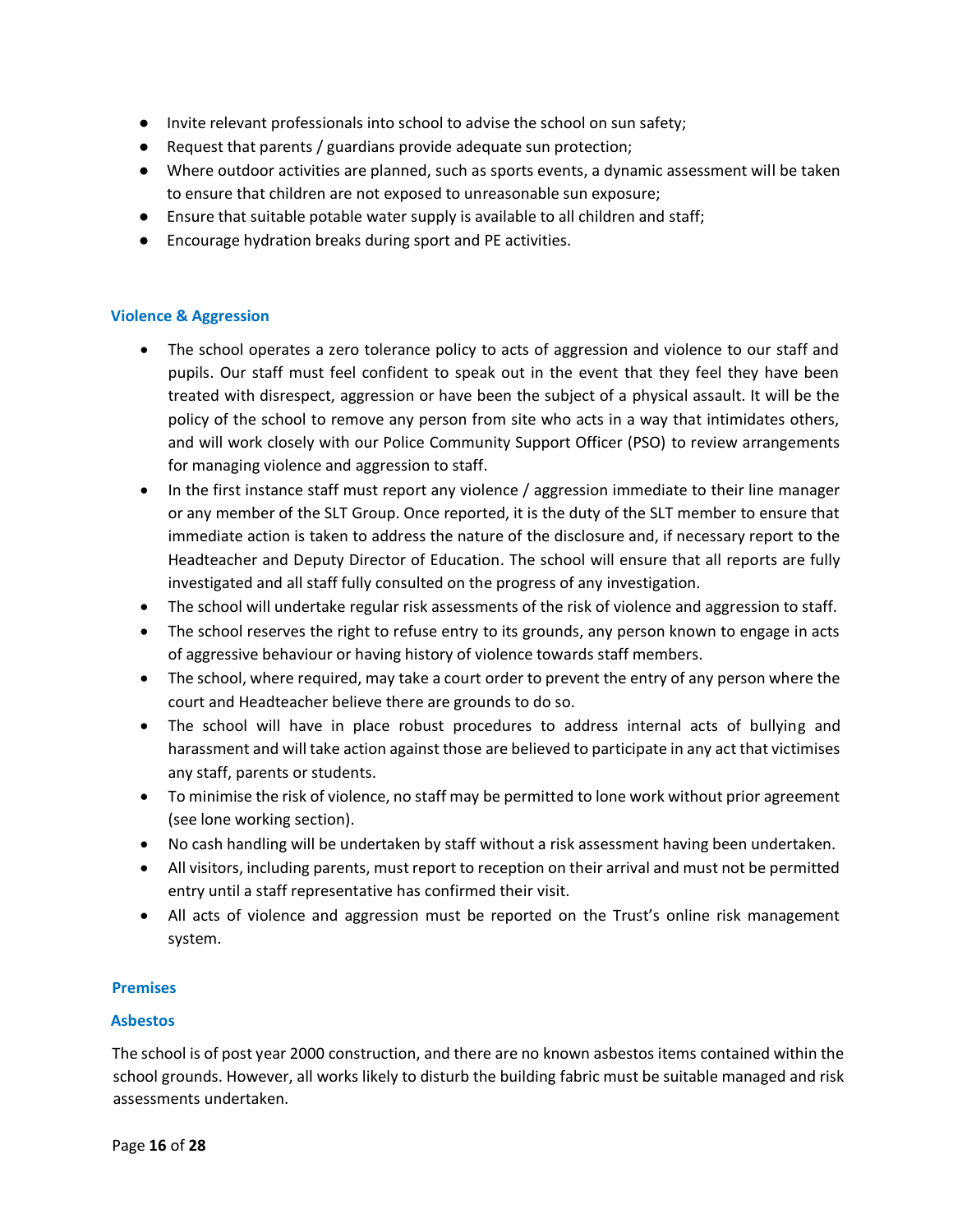The school will maintain on site copies of the:

- School asbestos management survey
- Asbestos register
- Asbestos log book
- Asbestos Management Plan

#### <span id="page-16-0"></span>**Contractor Management**

Any contractor coming to work on the school site must make arrangements in advance and have a meeting with the Premises Manager or member of the SLT to agree their work arrangements to cause minimum disruption to the school and prompt communication about hazards and risks and how these will be managed.

Contractor activity will be monitored by the Premises Manager to ensure agreed rules are followed and contractors will be required to sign in and out of site as per the school agreed procedure, including the Asbestos Log Book.

Contractors will take all reasonable steps, including background and criminal record checks, to ensure that their employees and those of Subcontractors are suitable for working within an educational environment. Supervisory measures must be in place to ensure no contact with pupils except where urgent matters prevail of a Health & Safety nature.

REAch2 has set a minimum safeguarding requirement that at least one person who has a current (i.e. no more than 3 years old) Enhanced DBS Check will supervise all individual employees, operatives and Subcontractors during the course of every project. Specifically, these requirements are:

- Wherever possible, Contractors will be restricted to an exclusively "contractor-occupied site" during term-time where their activities are segregated from the remainder of the school population as much as possible **and** they are always to be under the direct, continuous and uninterrupted control of at least one Site Supervisor (who has a current Enhanced DBS check) for the full duration of the works on site.
- A copy of the DBS certificate/s and Site Supervisor's photo ID must be provided to the Client, the School Business Manager and retained within the Construction Phase Plan prior to commencement of work on site.
- The Client reserves the right to question the content of the DBS certificate/s (in particular, aspects relating to positive disclosure) with the Site Supervisor's employer and, furthermore, reserves the right to reject supervisory staff based on the contents of the DBS certificate and / or the outcome of discussions with employers.
- All site operatives must be in possession of and wear their company photo ID at all times when on site.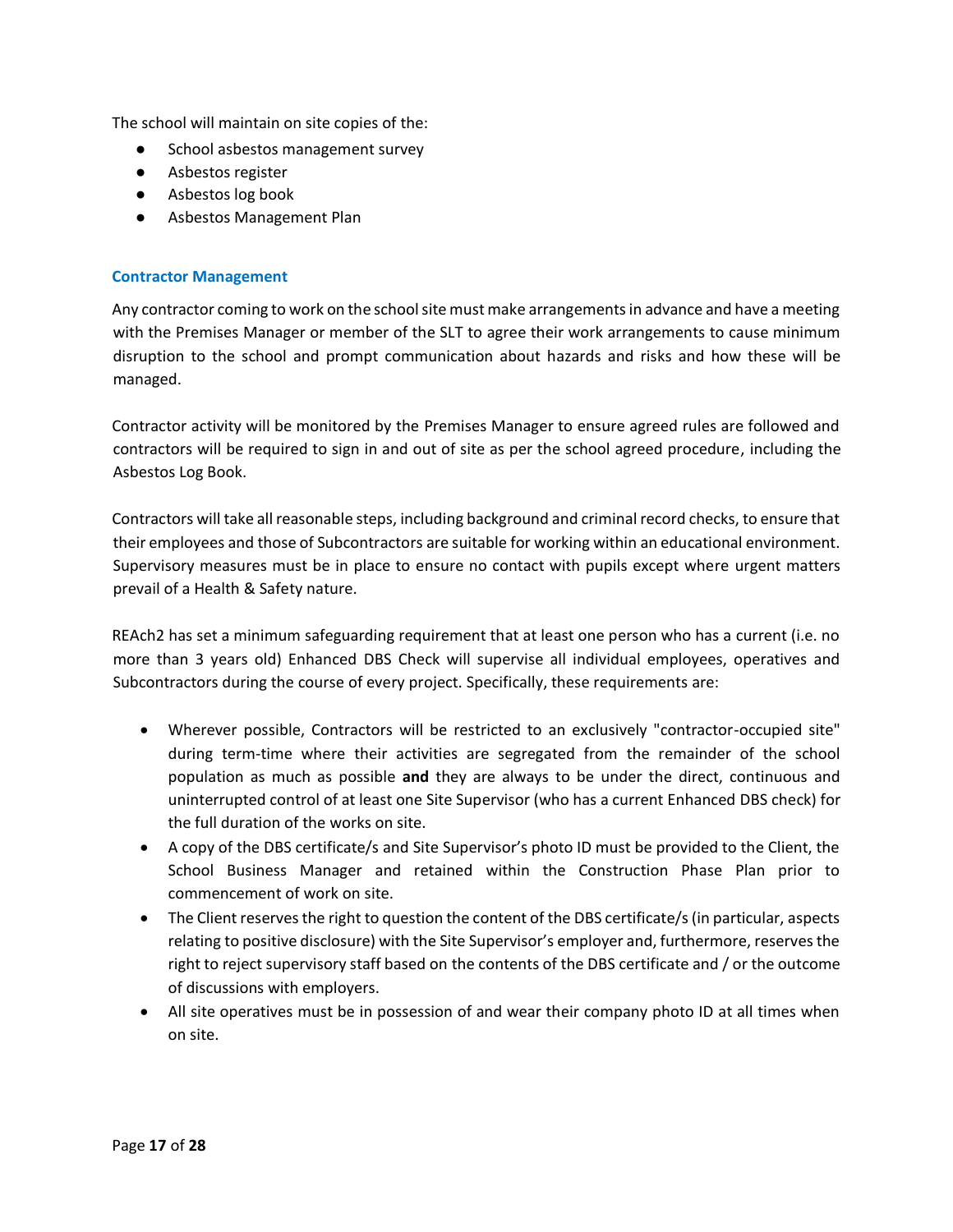- Operatives must always "sign in" at Reception first, wear their visitors badge at all times while on the premises and sign out at the end of their shift. Operatives may also be required to sign in / out elsewhere on the premises but Contractors will be advised of this at the time.
- Where necessary, all operatives will be escorted to and from the "contractor-occupied site" by a member of school staff such as the Site Manager / Caretaker.
- Where site segregation is not possible (e.g. for short-term, localised or remote aspects of a project and / or emergency maintenance carried out by one (or a small number of) operatives then they will be supervised by a member of school staff such as the Site Manager / Caretaker / School Business Manager - where necessary, Academy Trust Regional Maintenance Surveyors will practically support this supervisory function.
- The Site Supervisor/s, in possession of a current Enhanced DBS check, will ensure that they are familiar with the Safeguarding Policy & Procedure for the school at which the work is being undertaken - a copy of the Safeguarding Policy & Procedure will be provided at the Project Pre-Start Meeting, acknowledgment of receipt will be recorded in the minutes of that meeting and a copy of the Safeguarding Policy & Procedure will be retained within the Construction Phase Plan.
- The Site Supervisor/s, in possession of a current Enhanced DBS check, will arrange to meet regularly (at least weekly) with the School's Head Teacher in order to review the effectiveness of safeguarding arrangements.
- Particular protocols, as agreed with the Head Teacher, will be recorded within the Construction Phase Plan and will include provision to allow the Head Teacher to raise safeguarding concerns directly and immediately with the Contractor.
- Any identified shortcomings in terms of safeguarding must be immediately and fully addressed to the satisfaction of the Head Teacher and Client - note that this can include the removal of site operatives from the project in the event of shortcomings in safeguarding provision and / or failure to adhere to either agreed protocols and / or the provisions herein.

Contractors will be inducted onto the school site by the Premises Manager. Site inductions will vary depending on the nature of the works, but will as a minimum cover the following aspects:

- Access and egress from the site
- Reporting incidents and near misses
- Asbestos (log book and confirmation of locations)
- Fire safety arrangements
- Site conduct
- Management of waste and chemicals
- Site segregation

All incidents that occur on site must be notified to the school, regardless of who the employer is. The school may request details from the contractor on follow up action to rectify an incident, near miss or failing by the contractor to manage their site risks. Where the REAch2 Estates Team are the contract managers, the school will ensure the Regional Maintenance Surveyor is notified of any incident and corrective action taken.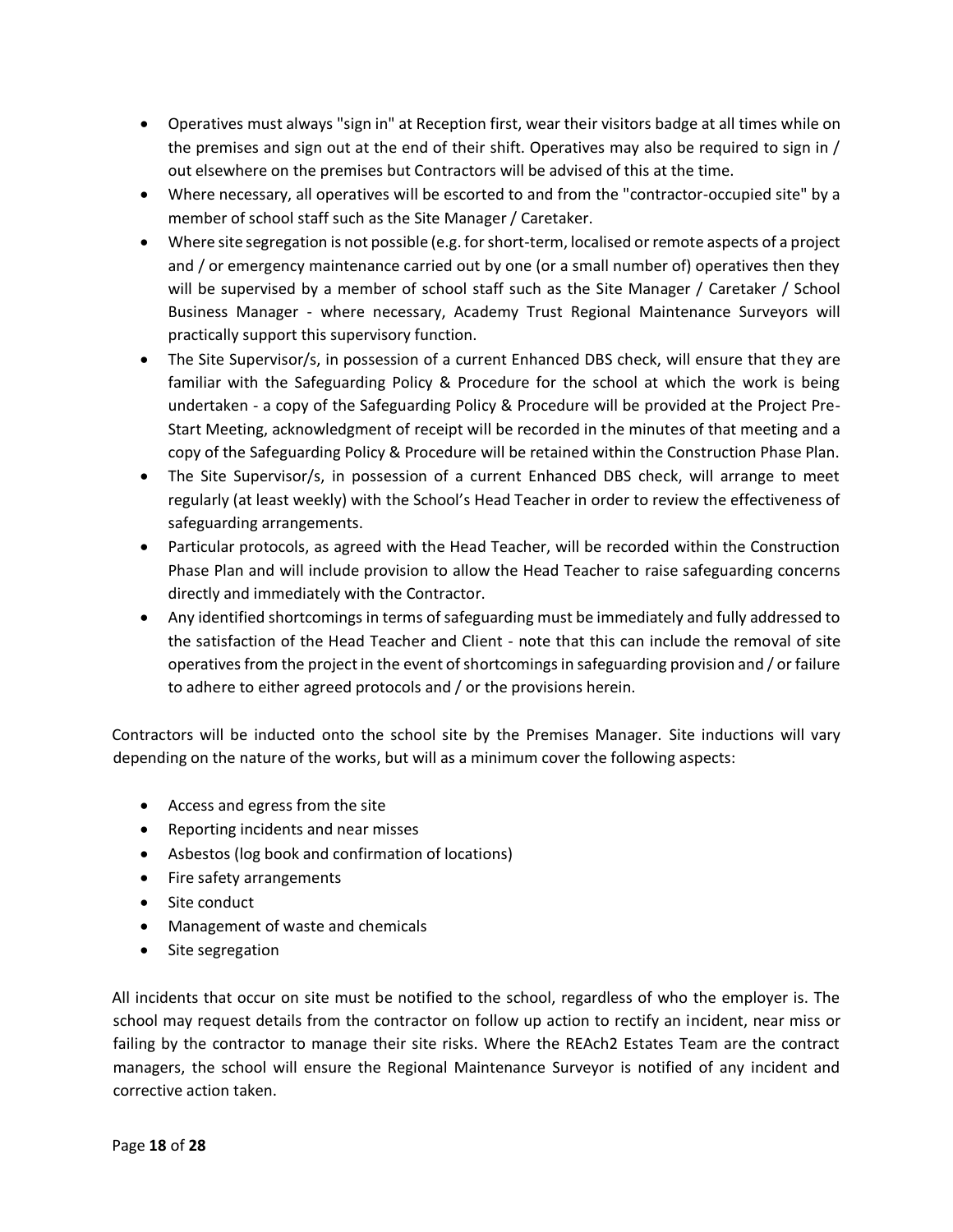#### <span id="page-18-0"></span>**Electrical Equipment**

- All staff should undertake a visual check of electrical equipment prior to using it to ensure it is safe. Guidance can be provided by the Premises Manager.
- Staff are prohibited from bringing in electrical appliances into school unless they have permission from the Premises Manager.
- It is the school policy to follow HSE guide INDG236 to set out PAT test frequencies. The school will observe the below for a typical low risk school environment:

| Table 1 Suggested initial intervals for checking portable electrical equipment |  |  |  |
|--------------------------------------------------------------------------------|--|--|--|
|                                                                                |  |  |  |

| <b>Equipment/environment</b>                                                                                              | <b>User</b><br>checks | <b>Formal visual</b><br><b>inspection</b>                                                   | <b>Combined</b><br>inspection and<br>testing                                  |
|---------------------------------------------------------------------------------------------------------------------------|-----------------------|---------------------------------------------------------------------------------------------|-------------------------------------------------------------------------------|
| Battery-operated: (less than 40)<br>volts                                                                                 | <b>No</b>             | <b>No</b>                                                                                   | <b>No</b>                                                                     |
| Extra low voltage: (less than 50<br>volts AC): Telephone equipment,<br>low-voltage desk-lights                            | <b>No</b>             | <b>No</b>                                                                                   | <b>No</b>                                                                     |
| Desktop computers, VDU<br>screens                                                                                         | <b>No</b>             | Yes, 2-4 years                                                                              | No if double<br>insulated, otherwise<br>up to 5 years                         |
| Photocopiers, fax machines: Not<br>hand-held. Rarely moved                                                                | <b>No</b>             | Yes, 2-4 years                                                                              | No if double<br>insulated, otherwise<br>up to 5 years                         |
| Double insulated <b>□</b> (Class II)<br>equipment: Not hand-held.<br>Moved occasionally, eg fans,<br>table lamps          | <b>No</b>             | Yes, 2-4 years                                                                              | <b>No</b>                                                                     |
| Double insulated $\Box$ (Class II)<br>equipment: Hand-held, eg some<br>floor cleaners, some kitchen<br>equipment          | Yes                   | Yes, 6 months -<br>1 year                                                                   | <b>No</b>                                                                     |
| Earthed equipment (Class I):<br>Electric kettles, some floor<br>cleaners, some kitchen<br>equipment and irons             | Yes                   | Yes, 6 months $-$<br>1 year                                                                 | Yes, 1-2 years                                                                |
| Cables (leads and plugs<br>connected to the above) and<br>mains voltage extension leads<br>and battery-charging equipment | Yes                   | Yes, 6 months $-$<br>4 years depending<br>on the type of<br>equipment it is<br>connected to | Yes, 1-5 years<br>depending on the<br>type of equipment it<br>is connected to |

- The hard wiring of the building will be inspected and tested every five years.
- Any unsafe equipment must be taken out of use and repaired or disposed of.
- Pupils using electrical equipment should be supervised.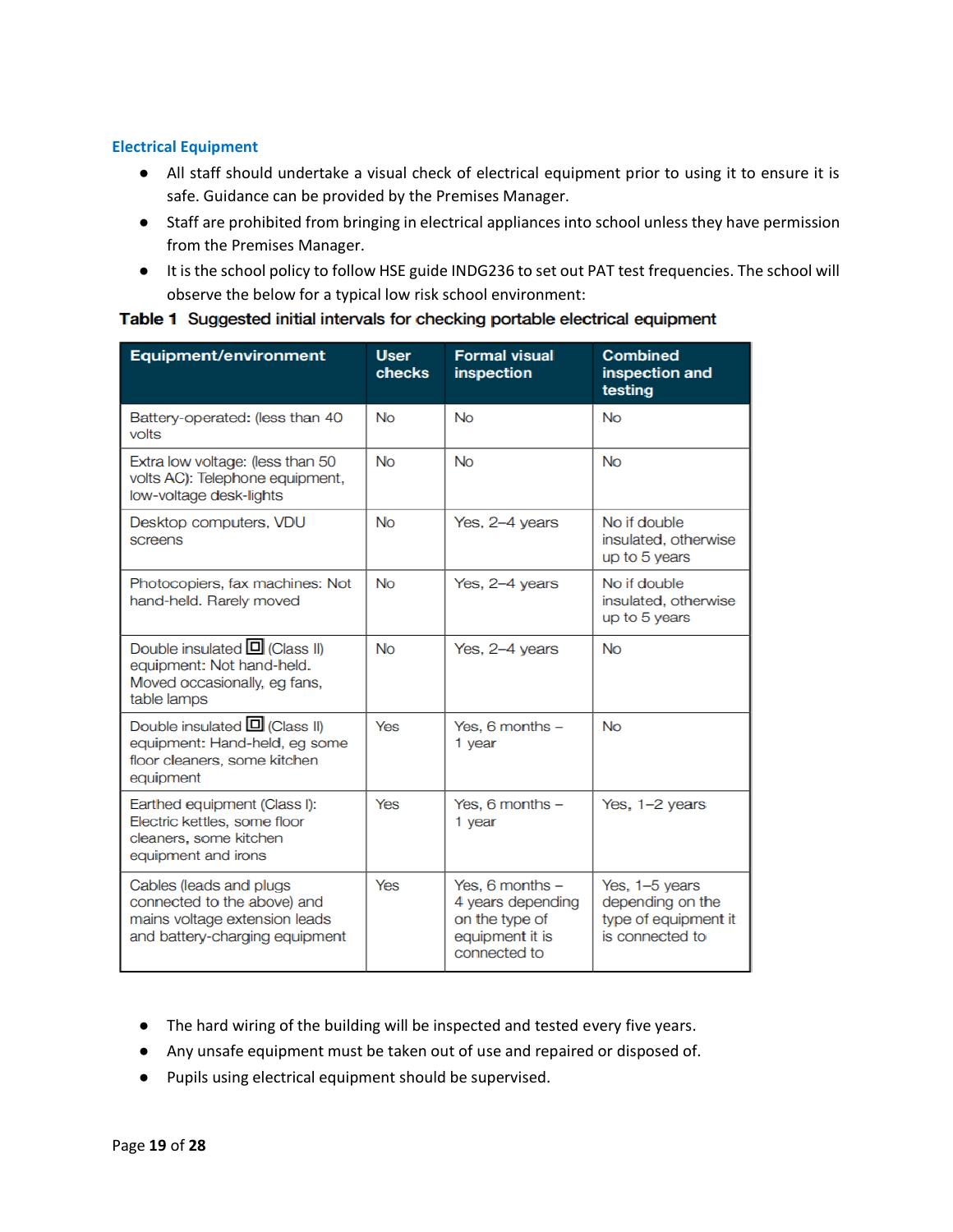● Only qualified and competent persons may be permitted to work on any electrical equipment of supply i.e. NICEIC.

#### <span id="page-19-0"></span>**Fire Precautions**

The school will ensure it fully meets the requirements of the Regulatory Reform (Fire Safety) Order 2005, and will ensure that:

- A full and comprehensive fire risk assessment is conducted for the school by a competent person.
- The Headteacher will ensure that all actions arising from the FRA are reviewed and undertaken within the specified time.
- Where actions require funding or specific expertise, full consultation will be given to REAch2 Estates team and the lead Regional Maintenance Surveyor.
- The Fire Risk Assessment will be reviewed at least annually or following any fire incident.
- All staff regardless of their role will be provided a fire safety induction, including the location of exits, actions to be taken the event of discovering a fire and where necessary firefighting.
- Life safety comes first; staff must never endanger themselves and must ensure as a priority the safety of students.
- The Site Manager is responsible for weekly and monthly tests of emergency lighting and the fire alarm system.
- The SLT to organise termly fire drills and provide feedback from these drills.
- Fire action notices are posted in each room identifying the fire evacuation procedure.
- The school will ensure that a suitable number of fire marshals are appointed, details of which will be posted to the rear of class doors and within the staff room.

#### <span id="page-19-1"></span>**Outdoor Play Equipment**

- The school has a number of external play apparatus. To ensure their safety, it is our policy that all external equipment is provided a full RPII accredited annual inspection. The Premises Manager will have the responsibility for overseeing that all checks are completed and for the undertaking of weekly visual inspections on all play equipment.
- All staff are to report damage and defects immediately and to take all reasonable steps to prevent dangerous equipment from being used.
- The school will ensure that playground and supervision risk assessments are completed, and communicated to relevant staff.

#### <span id="page-19-2"></span>**Hazardous Substances (COSHH)**

- The school will procure where possible non-hazardous cleaning substances and other chemicals, e.g. paints. Safety data sheets will be obtained for product and an assessment made to ensure that substances are stored, used and disposed of safely.
- Substances MUST not be decanted into other containers.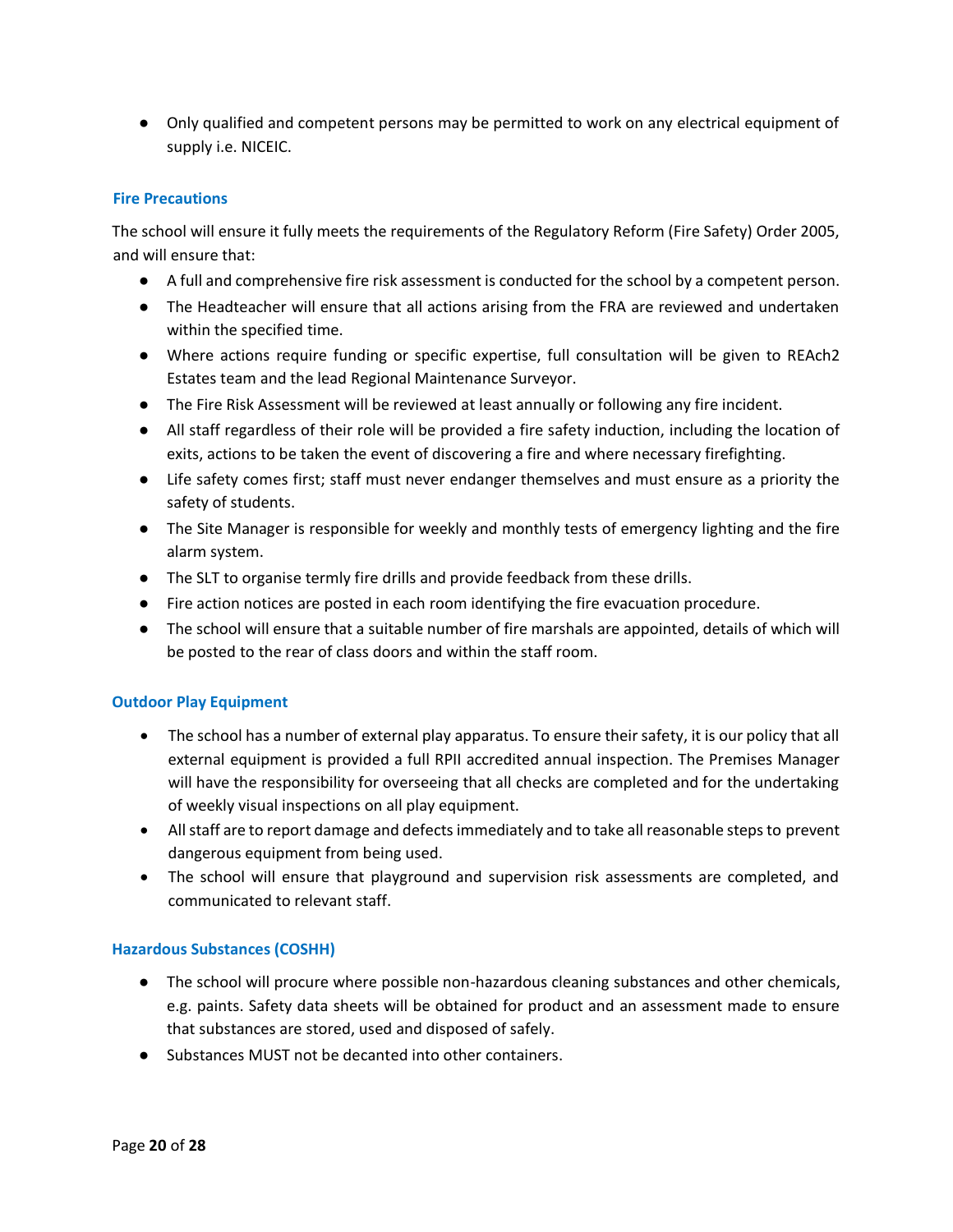- All cleaning and other hazardous products must be stored in locked areas, with any flammable substances in flammable containers.
- The Premises Manager is responsible for carrying out COSHH assessments and training will be provided to them.
- Protective clothing is provided where required by assessments or in accordance with Safety Data sheet information.
- Staff are reminded not to bring any substances or preparation into the school without prior consent.

#### <span id="page-20-0"></span>**Housekeeping, Cleaning & Waste Disposal**

- The school employs cleaning staff in the morning and afternoon who may respond to spillages etc.
- In the event that no support staff are available staff are responsible for making safe any spillage. Cleaning supplies are kept in cleaning cupboards and warning signs must be placed to identify slippery floors.
- Rubbish is cleared on a daily basis and stored securely in a compound until it is collected.
- Arrangements are in place for the disposal of clinical and other hazardous waste.
- The school will provide facilities to recycle waste.
- All staff are reminded to clean away food stuff after all meals and not to leave food waste where it may attract vermin.

#### <span id="page-20-1"></span>**Lettings/shared use of premises**

- The school has agreement to hire the below areas to external hirers only:
	- 1. Large Hall to be used as a polling station when required.
- The school will only let the named areas for commercial and community purposes so long as hirers submit a copy of any risk assessments for activities to be carried out in the school building and the school is confident that these pose no risk to the building.
- Hirers will be notified of their health and safety responsibilities including responsibility for raising the alarm, school security, public entertainment licenses etc.
- All hirers are responsible for ensuring their own insurance is in place for their activities; a copy of the indemnity cover must be provided as part of any hire.
- The school reserves the right to cancel any event in line with the booking terms.
- Hirers will be liable for all damages and costs associated with their hire.

#### <span id="page-20-2"></span>**Property Defect Reporting**

Any minor defects or building concerns should be reported to the Premises Manager and recorded in Parago for remedial action. Otherwise, staff who are set up to use the online reporting system can raise a helpdesk ticket.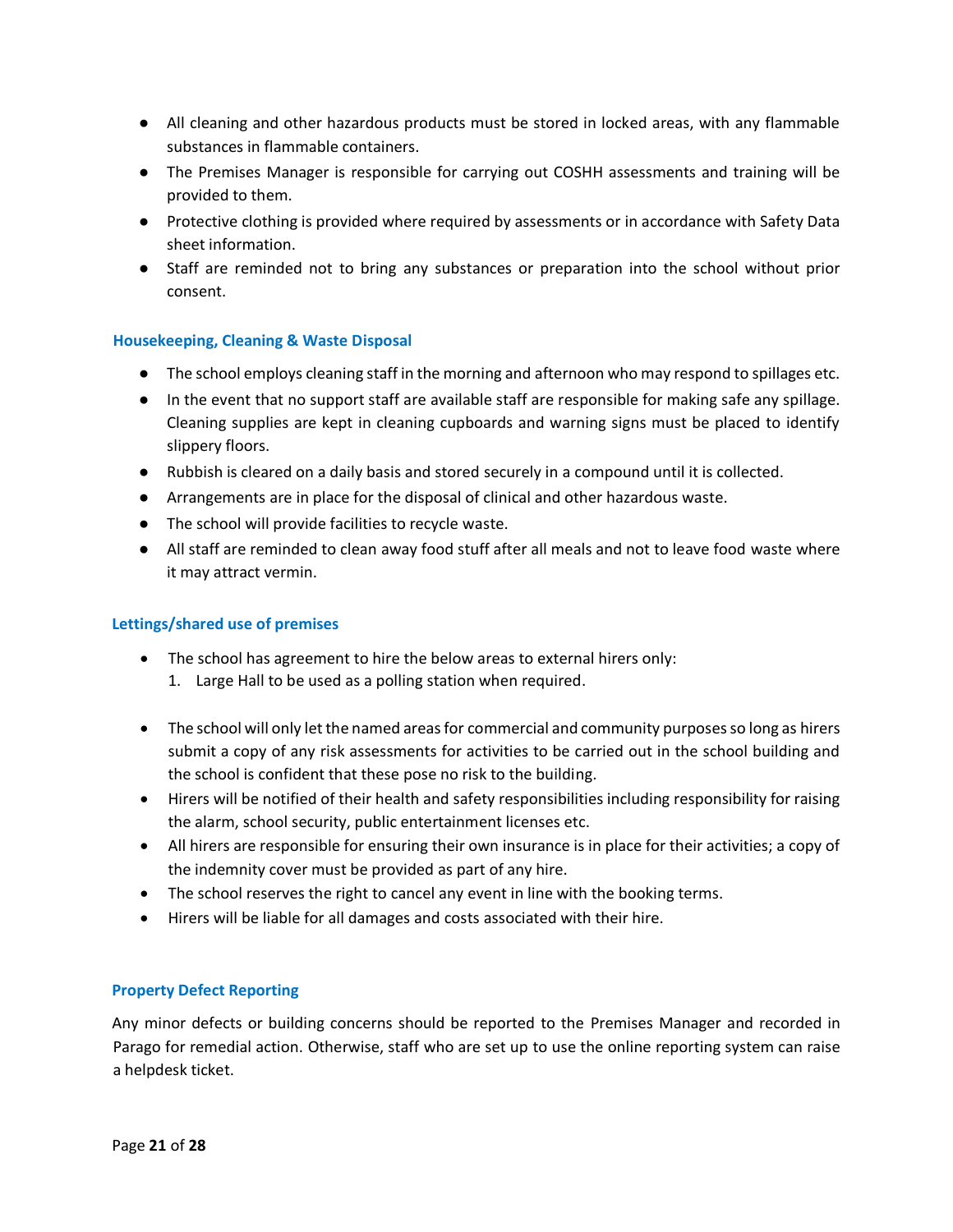Where a major issue is identified, or the defect presents an imminent risk to the safety of building occupants, the school will take all necessary measures to cordon and make the area safe. The school will notify the Estates Team and Regional Maintenance Surveyor.

Staff must take steps to warn others of any immediate hazards, for example by placing warning signs which can be found in the cleaners' store.

#### <span id="page-21-0"></span>**Snow and Ice**

The school will prepare a gritting plan, identifying all key priority access and egress routes. All staff are advised to familiarise themselves with safe access routes. Where severe weather warnings are issued, the school leadership team, on approval of the Headteacher will close the school. External activities, such as play and PE will be dynamically assessed; if severe weather presents a risk the school will opt to run indoor play to reduce the risk to staff and pupils.

#### <span id="page-21-1"></span>**Vehicles on Site**

- Staff must park their vehicles in the designated car park.
- Access to the site is controlled by automatic gate. Under no circumstances should staff attempt to repair or tamper with the gate. All defects must be reported to the site Premises Manager.
- Vehicle speeds are limited to 5 miles an hour and notices are displayed in the car park.
- All delivery drivers and contractors have to report to Reception.
- The school will ensure that large vehicles to site, such as for larger deliveries and construction works, are planned to transit to a safe area and where possible out of hours.
- Children awaiting transport for visits will be accompanied by teachers and escorted onto vehicles.
- Road awareness safety training takes place for pupils.
- All staff wishing to park on the school premises must register their car with the school, so that ownership can be identified.
- Any suspicious vehicle must be reported immediately to the school reception staff, who will clarify ownership or seek further assistance.

#### <span id="page-21-2"></span>**Water Hygiene**

- To ensure the safety of the water supply, the school will ensure that a Legionella risk assessment is undertaken, in alignment to HSE Guide L8. All assessment and corrective works to the water system will be undertaken by a competent person.
- The Premises Manager will be responsible for the day to day management of the water system, and will work with any external appointed contractor to ensure that the necessary checks, cleaning and dosing activities are undertaken, as identified in the Legionella control plan.
- The water system should be regularly tested by an external contractor, and the risk assessment updated regularly by a competent external company.
- Any external contractor working on the water system must record their activities in the water system log book and refer to it before commencing work.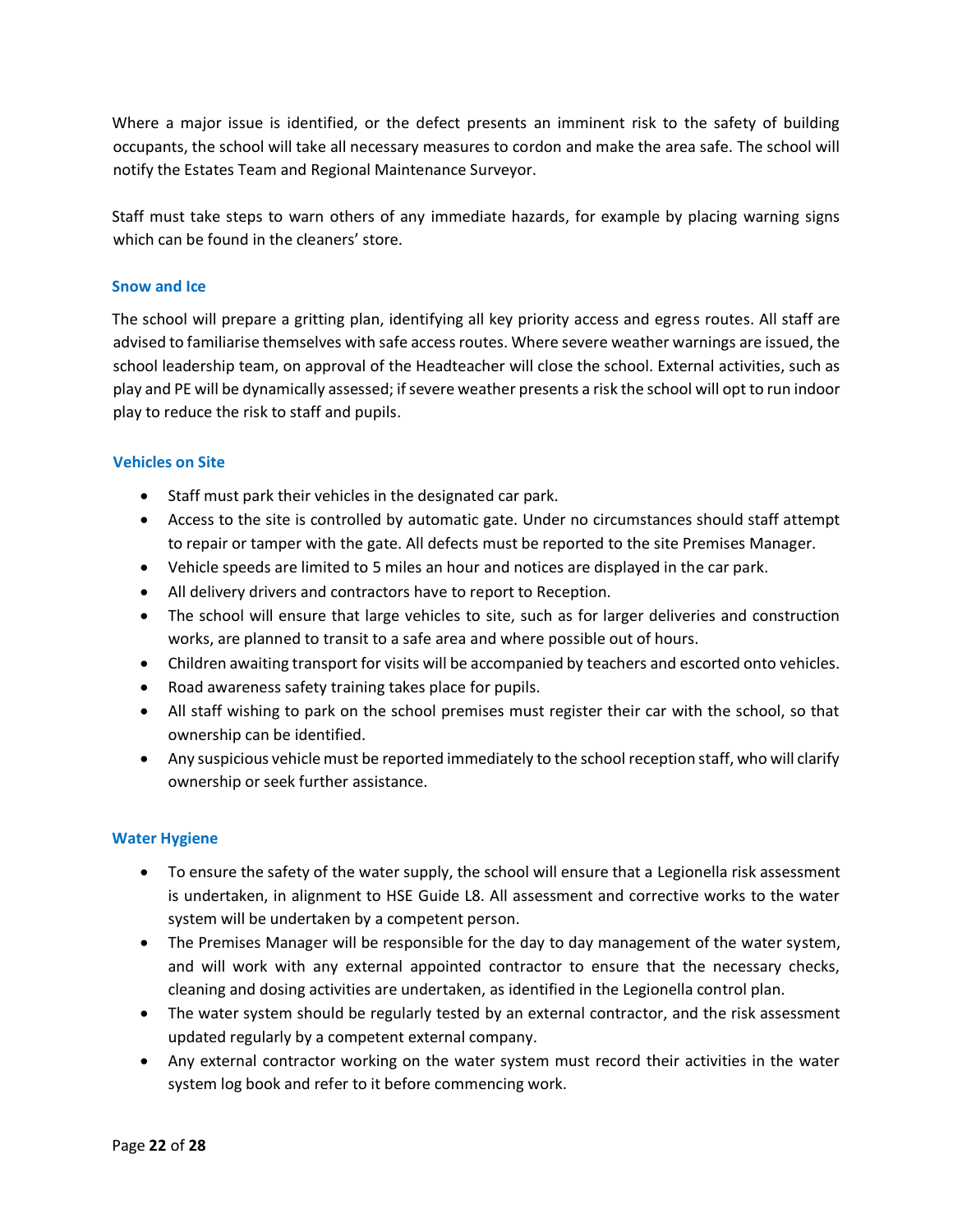#### <span id="page-22-0"></span>**Preventing Slips & Trips**

Slips and trips are amongst the highest reported incident type. The school will ensure that:

- The Premises Manager is undertaking daily site tours and conducts formal monthly / termly property inspections.
- All floor damage will be ideally made safe immediately; however, if not, the Premises Manager will ensure that suitable steps are taken to cordon off or secure areas where trip hazards are identified.
- Areas of changes in level will be suitably lit and marked.
- All staff are reminded to deal with small spillages when they happen and to take action where they see spillages.
- The Premises Manager will support staff with managing larger spillages or ground contamination.
- The school will ensure that wet play activities or those involving potential floor contaminates are planned and risk assessed to prevent or minimise any slip / trip risk.
- Annual building condition surveys will be undertaken by REAch2, and will include floor condition and life span.
- The Regional Maintenance Surveyor working with the school Business Manager will identify a plan of work to address defect as well as advise on potential budgets i.e. SCA / Capital.

#### <span id="page-22-1"></span>**Processes**

#### <span id="page-22-2"></span>**Staff Consultation and Communication**

Health and safety will be included on the agenda for all staff (teaching and non-teaching) meetings to allow staff to raise any concerns and make suggestions for improvements.

All staff will have access to the REAchIn intranet pages, where they will have access to a range of supportive material and consultation documents, including information on safety initiatives and news bulletins.

The school will post relevant safety information within the staff room on the noticeboard. Where a change to work practice is identified, staff and union representatives will be consulted.

Headteachers will have access to a regular Heads Forum, facilitated by REAch2. The forum will provide update information on safety management including trends and actions required from schools.

The Deputy Director of Education will work with schools to discuss and consult on new safety developments, including issues related to new policy and work practice.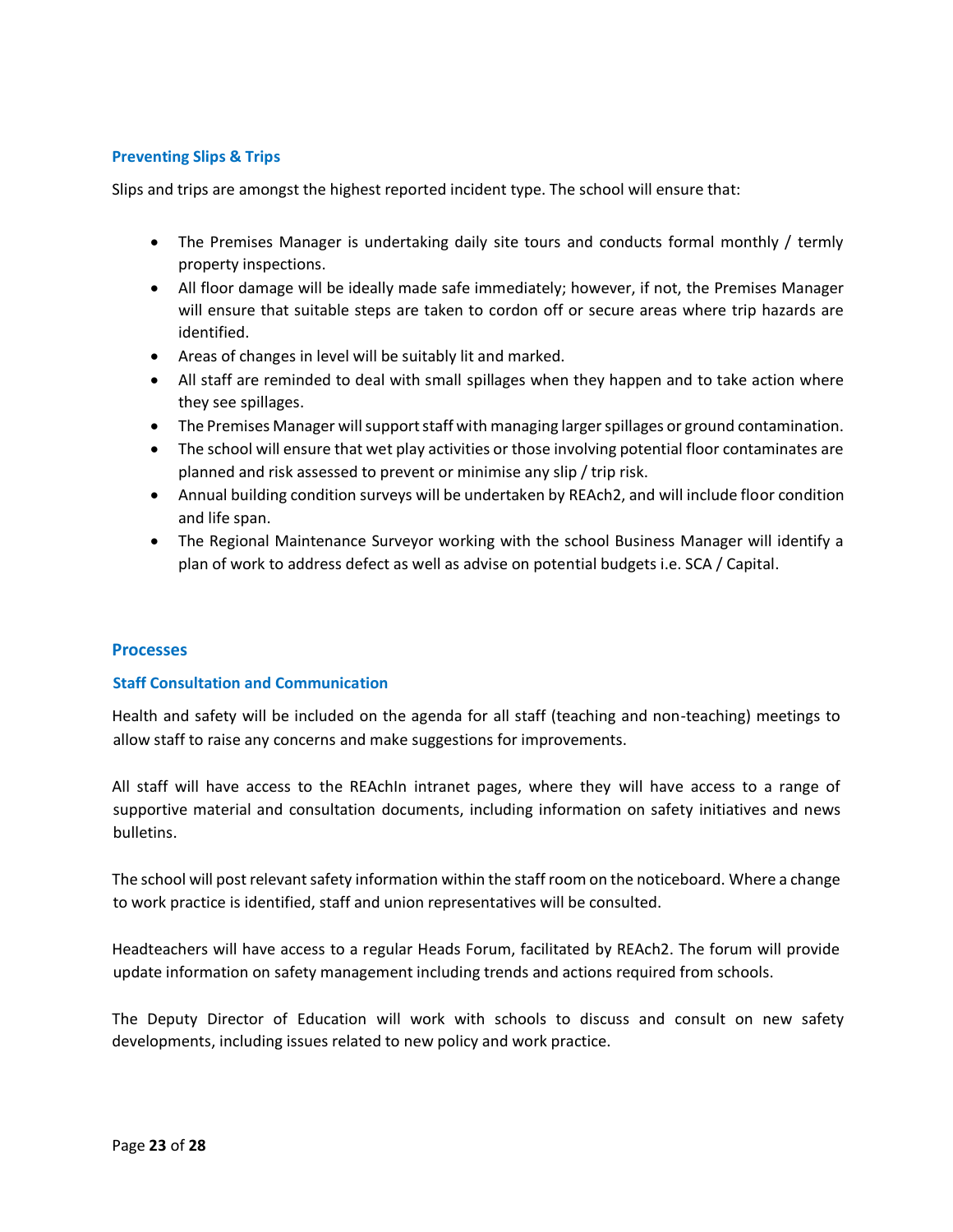#### <span id="page-23-0"></span>**Health & Safety Committee**

To supplement the ongoing staff meetings, the academy will hold a termly Health & Safety Committee meet. This meeting will be hosted by the lead Health & Safety governor representative and will comprise of, as a minimum:

- Headteacher
- Deputy Headteacher
- H&S Staff representative
- Premises Manager / Premises Representative
- H&S Teacher Representative
- School Business Manager

All meeting will be minuted and the Business Manager will be responsible for ensuring that all actions are appropriately assigned and actioned. Terms of reference will be provided and reviewed annually by the Local Governing Body.

The Committee will provide oversight of the academy health and safety performance, providing support and guidance to the school to improve safety performance and understanding. The committee will, as part of its operation review:

- Incident reports and trends
- Audit actions
- Inspection logs and defects reports
- Training and staff competency
- School condition reports and estates related actions
- Policy review
- Health & Safety policy review
- Risk assessment matrix review and outstanding actions
- REAch2 Initiatives and reports

#### <span id="page-23-1"></span>**Supervision & DBS Arrangements**

- The DfE requires that recruitment practices in schools and nurseries meet a certain standard of safety. Their recruitment procedures should help deter, identify or reject people who might pose a risk to children. DBS checks are a key part of determining a prospective employee's suitability to work in a school, college or nursey.
- It is the school policy to adhere to all DfE requirements related to DBS checks, and as such will ensure that all staff, governors and those likely to interact with children or work within any schoolrelated activity, will have all necessary enhanced DBS checks. The DBS check will include a check of the children's barred list if the person has been assessed to be working in regulated activity.
- No staff may be permitted to undertake activities within the school until the DBS check has been returned and agreed by a member of the SLT group.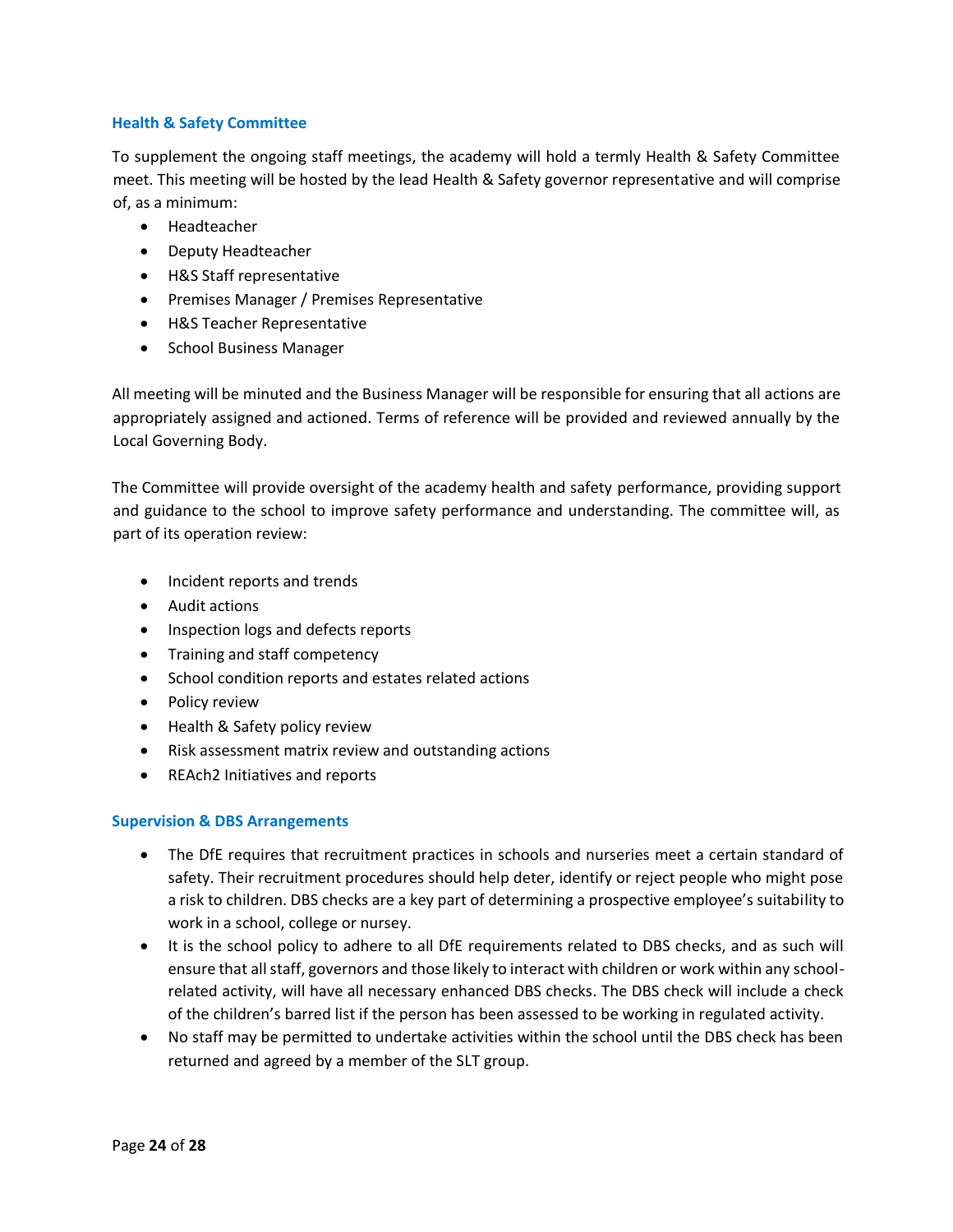- All staff members will have their DBS check reviewed at three year intervals, or sooner if identified by the LGB or a SLT staff member or where directed by the Deputy Director of Education.
- Those visiting the site who have not been appropriately DBS checks MUST be accompanied on site at all times by a school staff member and at no time left unsupervised whist in the school grounds.
- Pupils will be supervised at all times during the school day in the classroom, at playtime, at lunchtime and during any afterschool activities.
- During out of school activities pupils will be supervised at all times and a risk assessment will be undertaken for all out of school activities to ensure that the appropriate levels of supervision and DBS checks are in place.

#### <span id="page-24-0"></span>**Swimming and Pool Management**

- If teachers accompany children to swimming lessons off-site they must make themselves aware of the normal and emergency operating procedures for the pool being attended.
- The school will risk assess and provide suitable supervision arrangements based on the age, skill and support requirements of the pupils.
- The school, where using an external pool provider, will ensure that on an annual basis relevant copies of public liability cover is provided and stored. In addition, the school will ensure that the provider has at all times competent and qualified lifeguard cover.

Note: The below is not applicable as the school does not operate a pool on site.

The school owns and operates a pool on site and will take all reasonable measures to ensure it is both run and managed in a safe manner. This will extend to:

- Ensuring that all maintenance is undertaken to plant, machinery and filtrations systems to ensure that they remain effective.
- Ensure that a normal and emergency operating procedure is in place and communicated to relevant staff.
- The undertaking of risk assessment for all swimming activities to assess the level of supervision and lifeguard cover.
- The undertaking of relevant COSHH assessments for all chemicals used in the treatment and maintenance of the pool and associated equipment.
- The named responsible person on site for the management of the pool will be the Premises Manager and they will be provided with suitable training to ensure that they can discharge their duties effectively.

#### <span id="page-24-1"></span>**Work Experience and Young Workers**

Where work experience placements are offered to external students, it is the policy of the school that:

- All work experience students will receive a full Health & Safety induction to the school.
- Work will be planned to take into account their limited work experience and knowledge of risks.
- A risk assessment for Young Workers will be undertaken and communicated to relevant staff.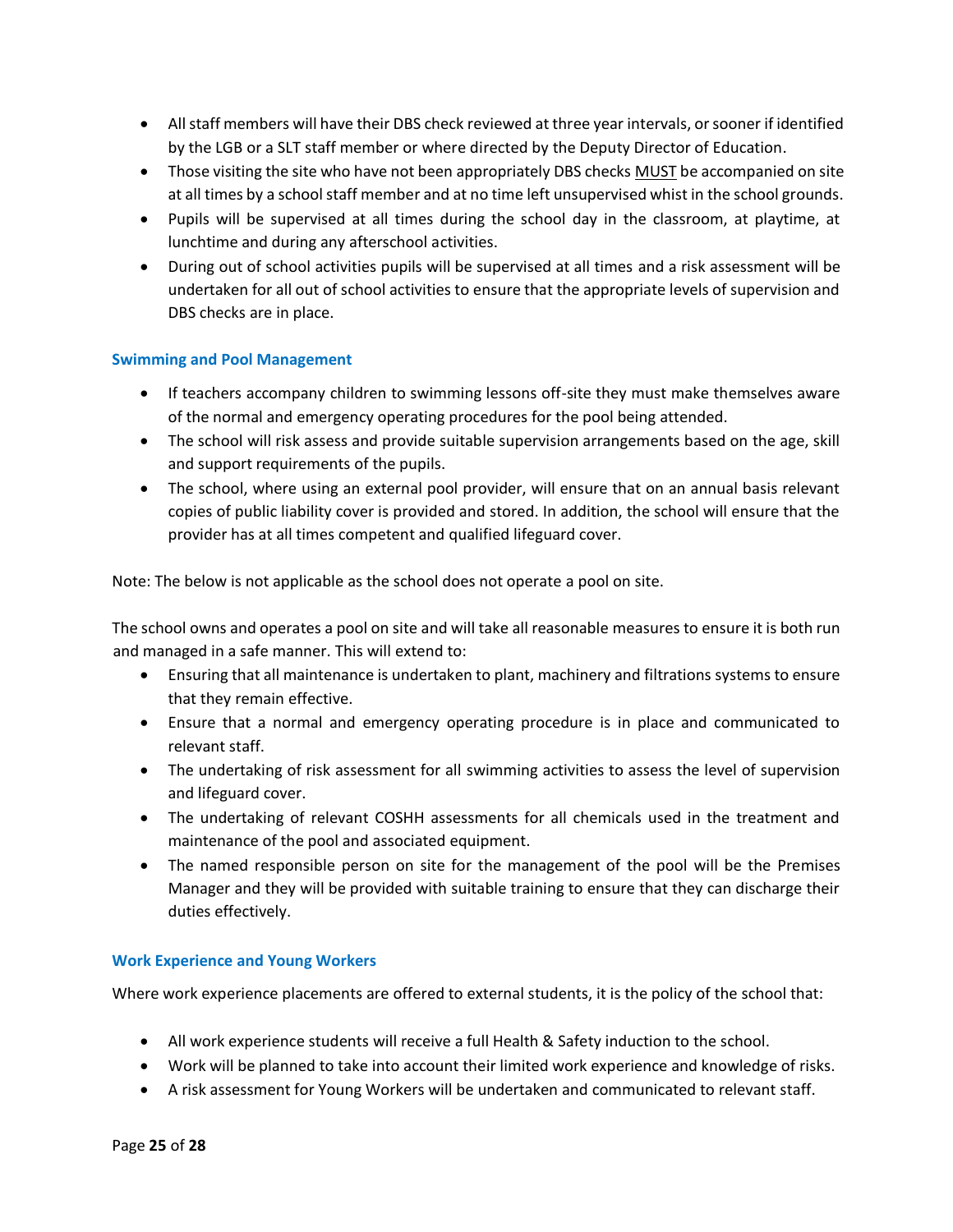- A DBS will be undertaken for all staff.
- Suitable supervision will be provided at all times.
- Weekly catch up sessions will be held by their line manager.

#### <span id="page-25-0"></span>**Drugs & Medications**

The school will administer medications only after receipt of a written request from the child's parents / legal guardian and accompanied by the GPs / consultants prescription. Staff are not permitted to dispense any other medication (including pain killers).

- Parents are encouraged to request GPs to prescribe medicines which do not require doses during the school day where possible to minimise the need for pupils to receive medication during the day.
- Where necessary staff will receive specialist training to support pupils with medical conditions for example epilepsy, asthma, allergies etc. This training is recorded and the records are held in the medical boxes and medical room.
- Care plans will be drafted in conjunction with parents and appropriate health professionals and shared with staff as appropriate. These will be regularly reviewed to ensure they remain valid.
- All medications and drugs are stored safely in the medical room and accessed when required unless it is appropriate for pupils to carry their own medication (inhalers). Cold storage will be provided as required.
- A written log of all medication administered to pupils in school is kept confidentially in the medical room.
- Emergency contact information for each child is held on Arbor and records updated as required.
- The school, may in the event of a critical situation, administer medication to a child without consent of a parent if the First Aider or medical services believe there is imminent life risk.

#### <span id="page-25-1"></span>**Intimate care**

- It is our intent to develop the independence of each child at the school, however we appreciate that some additional care may be required. The school will manage a dedicated Intimate Care Policy, that will be reviewed annually and agreed by the Governing Body.
- Parents have a responsibility to advise the school of any known intimate care needs relating to their child.
- Where the school has been notified of a child requiring intimate care, the school will ensure that an Intimate Care Plan is put in place and agreed by parents / guardians. The plan will detail the extent of the school's responsibilities and activities to be undertaken. Once agreed the plan will be subject to a 6 monthly review. It is the responsibility of parents to inform the school of any change that may impact of the validity of the plan.
- **Only in an emergency would staff undertake any aspect of intimate care that has not been agreed by the parents. This act of intimate care would be reported to the dedicated safeguarding lead and parents at the earliest possible time following the event.**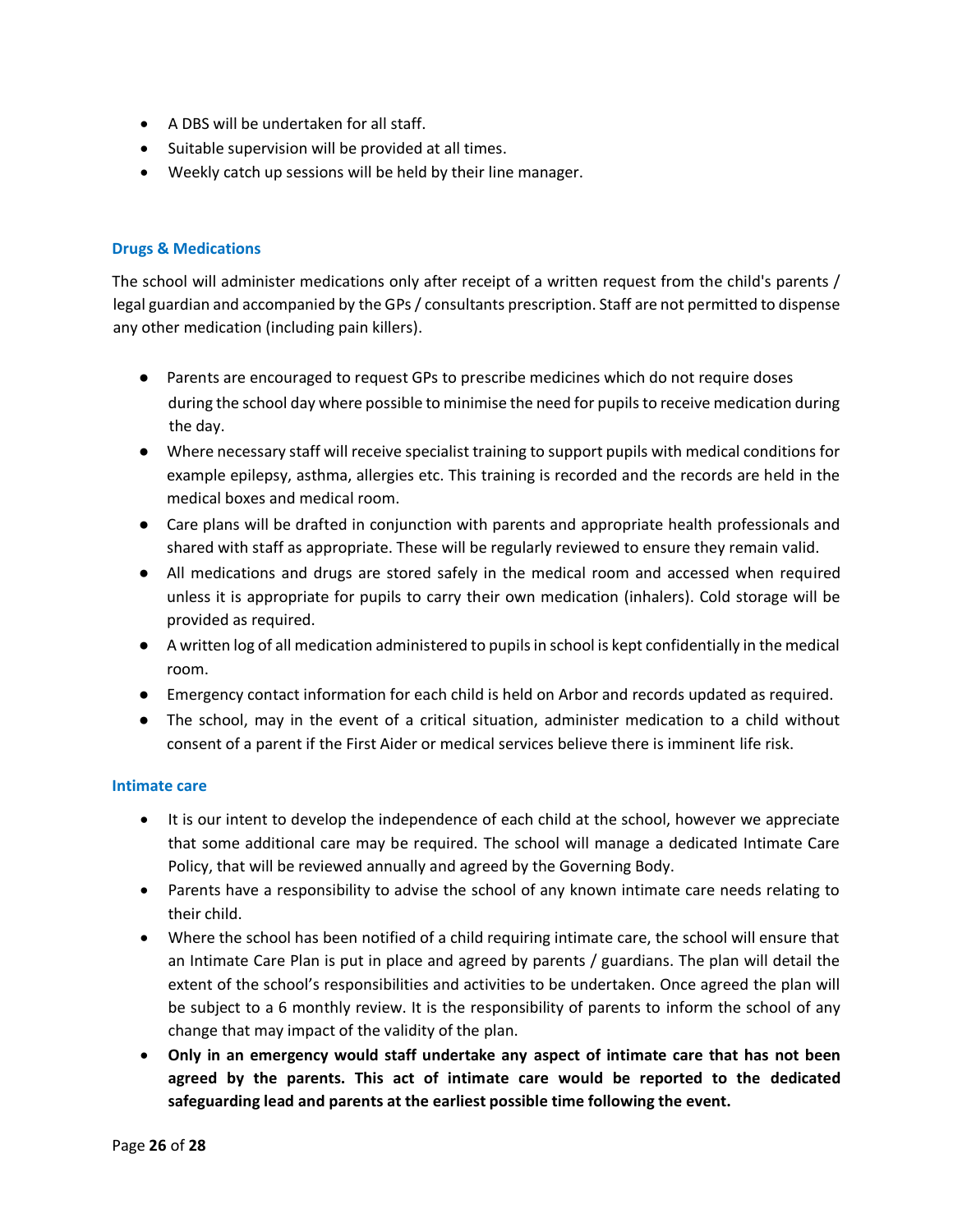#### <span id="page-26-0"></span>**Health and Safety Advice**

The school is part of the REAch2 Academy Trust, and has access to advice and guidance via fellow schools, Deputy Director of Education and where required the Head of Health, Safety & Wellbeing, who will be as a minimum a Chartered Health & Safety Practitioner. The Trust will maintain a dedicated support service for schools on matters related to health and safety management; contact will be via the [HS@reach2.org](mailto:HS@reach2.org) email address. In the first instance all general enquiries will be directed to the School Business Manager.

#### <span id="page-26-1"></span>**Risk Assessments**

The Academy has a clear policy on risk assessment, and has set our clear responsibilities and expectations for the management of risk. Risk assessments will be undertaken on all activities and processes that may cause harm, including issues related to premises and curriculum safety.

The Senior Management Team are responsible for identifying risks to pupils, premises and employees and are responsible for the development of written risk assessments with the staff concerned for significant risks or where legislation dictates.

Relevant risk assessments will be discussed with staff during induction and staff are expected to follow those control measures identified to keep themselves, pupils and premises safe.

Risk assessments will be undertaken using the Trust's risk management template. The school will ensure that there are sufficient number of trained staff at the school to both undertake and cascade instructions to relevant staff.

Risk assessments will be subject to review on a risk level basis. Typically risk assessments will be reviewed between 12 months and 36 months depending on their risk. In addition, risk assessments will be reviewed on an incident, change in work process, new staff, new guidance or changes in legislation or where we believe the risk assessment to be no longer valid.

Individual risk assessments will be developed by line managers with staff who may become more vulnerable through age, pregnancy, disability or ill health.

#### <span id="page-26-2"></span>**School Journeys & Off-Site Activities**

Teachers planning educational visits must obtain permission for the intended venue from the Educational Visit Coordinator (EVC) and ensure they carry out all documented planning of the visit including:

- o pre-approval
- o risk assessment of travel and activities at the venue
- o obtaining permission from parents
- o costing
- o staffing ratios
- $\circ$  qualifications of those supporting activities